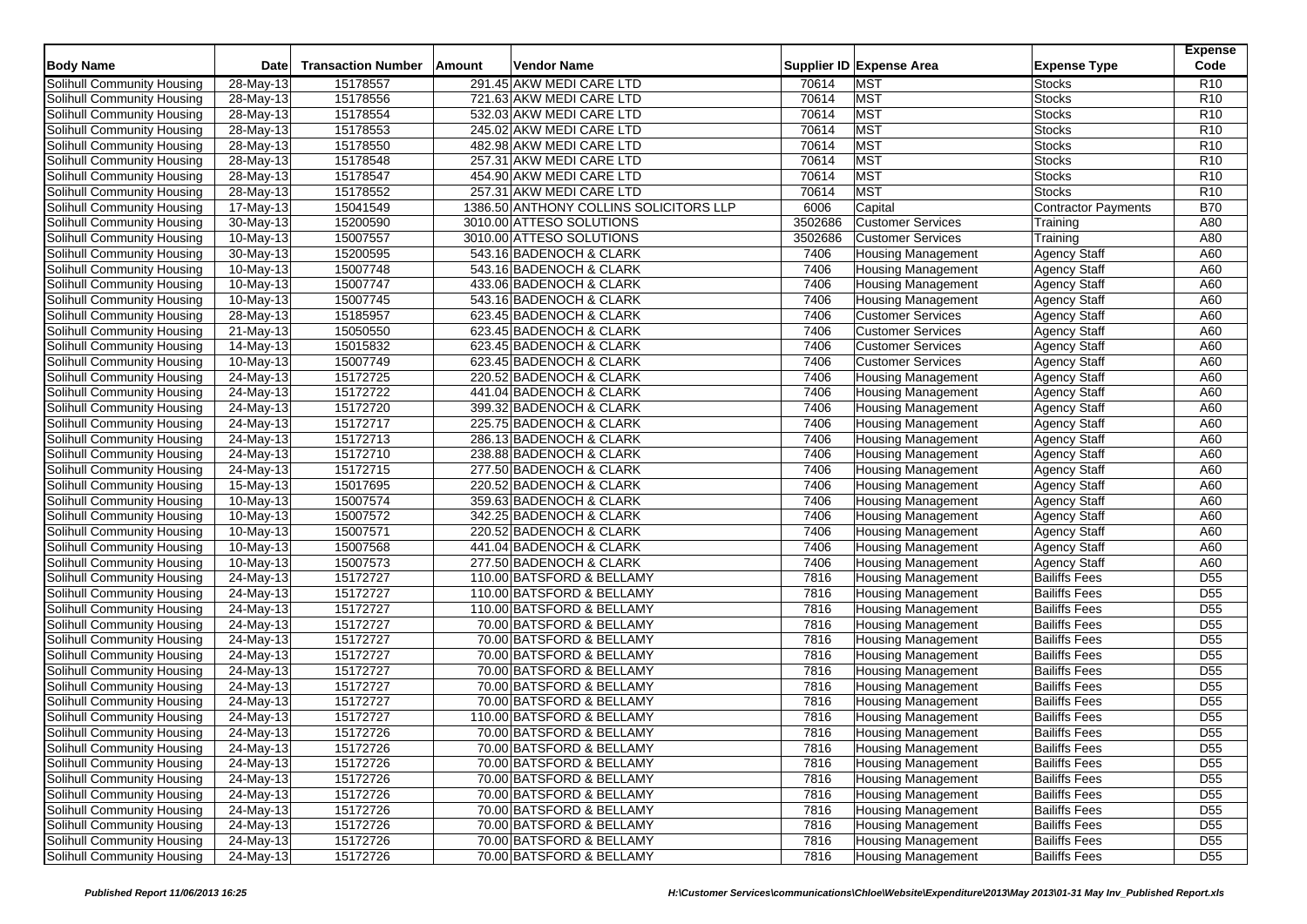| <b>Body Name</b>           | <b>Date</b>  | <b>Transaction Number</b> | Amount | <b>Vendor Name</b>                         |        | Supplier ID Expense Area                              | <b>Expense Type</b>          | <b>Expense</b><br>Code |
|----------------------------|--------------|---------------------------|--------|--------------------------------------------|--------|-------------------------------------------------------|------------------------------|------------------------|
| Solihull Community Housing | 24-May-13    | 15172726                  |        | 110.00 BATSFORD & BELLAMY                  | 7816   | <b>Housing Management</b>                             | <b>Bailiffs Fees</b>         | D <sub>55</sub>        |
| Solihull Community Housing | 24-May-13    | 15172726                  |        | 110.00 BATSFORD & BELLAMY                  | 7816   | <b>Housing Management</b>                             | <b>Bailiffs Fees</b>         | D <sub>55</sub>        |
| Solihull Community Housing | 24-May-13    | 15172726                  |        | 110.00 BATSFORD & BELLAMY                  | 7816   | <b>Housing Management</b>                             | <b>Bailiffs Fees</b>         | D <sub>55</sub>        |
| Solihull Community Housing | 14-May-13    | 15015839                  |        | 4725.00 BBLB ARCHITECTS                    | 201898 | Capital                                               | Contractor Payments          | <b>B70</b>             |
| Solihull Community Housing | $10$ -May-13 | 15007751                  |        | 816.67 BEARWOOD COURT HOTEL                | 79791  | <b>Housing Management</b>                             | <b>B&amp;B Accommodation</b> | <b>B23</b>             |
| Solihull Community Housing | 10-May-13    | 15007750                  |        | 291.67 BEARWOOD COURT HOTEL                | 79791  | <b>Housing Management</b>                             | <b>B&amp;B Accommodation</b> | <b>B23</b>             |
| Solihull Community Housing | 28-May-13    | 15178579                  |        | 316.14 BECKETT ABRASIVES LTD               | 7916   | <b>MST</b>                                            | <b>Stocks</b>                | R <sub>10</sub>        |
| Solihull Community Housing | 28-May-13    | 15178578                  |        | 237.26 BECKETT ABRASIVES LTD               | 7916   | <b>MST</b>                                            | <b>Stocks</b>                | R <sub>10</sub>        |
| Solihull Community Housing | 28-May-13    | 15178574                  |        | 828.24 BECKETT ABRASIVES LTD               | 7916   | <b>MST</b>                                            | <b>Stocks</b>                | R <sub>10</sub>        |
| Solihull Community Housing | 28-May-13    | 15178568                  |        | 355.28 BECKETT ABRASIVES LTD               | 7916   | <b>MST</b>                                            | <b>Stocks</b>                | R <sub>10</sub>        |
| Solihull Community Housing | 28-May-13    | 15178566                  |        | 473.90 BECKETT ABRASIVES LTD               | 7916   | <b>MST</b>                                            | <b>Stocks</b>                | R <sub>10</sub>        |
| Solihull Community Housing | 28-May-13    | 15178565                  |        | 466.10 BECKETT ABRASIVES LTD               | 7916   | <b>MST</b>                                            | <b>Stocks</b>                | R <sub>10</sub>        |
| Solihull Community Housing | 28-May-13    | 15178564                  |        | 231.70 BECKETT ABRASIVES LTD               | 7916   | MST                                                   | <b>Stocks</b>                | R <sub>10</sub>        |
| Solihull Community Housing | 20-May-13    | 15049560                  |        | 398.90 BECKETT ABRASIVES LTD               | 7916   | <b>MST</b>                                            | <b>Stocks</b>                | R <sub>10</sub>        |
| Solihull Community Housing | 20-May-13    | 15049559                  |        | 249.00 BECKETT ABRASIVES LTD               | 7916   | <b>MST</b>                                            | <b>Stocks</b>                | R <sub>10</sub>        |
| Solihull Community Housing | 13-May-13    | 15012851                  |        | 786.38 BECKETT ABRASIVES LTD               | 7916   | <b>MST</b>                                            | <b>Stocks</b>                | R <sub>10</sub>        |
| Solihull Community Housing | 13-May-13    | 15012853                  |        | 265.04 BECKETT ABRASIVES LTD               | 7916   | <b>MST</b>                                            | <b>Stocks</b>                | R <sub>10</sub>        |
| Solihull Community Housing | 13-May-13    | 15012843                  |        | 255.53 BECKETT ABRASIVES LTD               | 7916   | <b>MST</b>                                            | <b>Stocks</b>                | R <sub>10</sub>        |
| Solihull Community Housing | 13-May-13    | 15012844                  |        | 210.00 BECKETT ABRASIVES LTD               | 7916   | <b>MST</b>                                            | <b>Stocks</b>                | R10                    |
| Solihull Community Housing | 03-May-13    | 14901946                  |        | 19526.83 BERBEN INSTALLATIONS LTD          | 20346  | Capital                                               | Contractor Payments          | <b>B70</b>             |
| Solihull Community Housing | 09-May-13    | 14998649                  |        | 1051.62 BERBEN INSTALLATIONS LTD           | 20346  | <b>MST</b>                                            | <b>External Structures</b>   | <b>B33</b>             |
| Solihull Community Housing | 17-May-13    | 15036565                  |        | 596.63 BERBEN INSTALLATIONS LTD            | 20346  | <b>MST</b>                                            | Voids                        | <b>B</b> 38            |
| Solihull Community Housing | 10-May-13    | 15007584                  |        | 2284.00 BERBEN INSTALLATIONS LTD           | 20346  | Capital                                               | <b>Contractor Payments</b>   | <b>B70</b>             |
| Solihull Community Housing | 03-May-13    | 14901947                  |        | 7470.55 BERBEN INSTALLATIONS LTD           | 20346  | Capital                                               | Contractor Payments          | <b>B70</b>             |
| Solihull Community Housing | 16-May-13    | 15027565                  |        | 8710.97 BERBEN INSTALLATIONS LTD           | 20346  | Capital                                               | Contractor Payments          | <b>B70</b>             |
| Solihull Community Housing | 03-May-13    | 14896412                  |        | 1430.66 BERBEN INSTALLATIONS LTD           | 20346  | Capital                                               | <b>Contractor Payments</b>   | <b>B70</b>             |
| Solihull Community Housing | 03-May-13    | 14896410                  |        | 1365.63 BERBEN INSTALLATIONS LTD           | 20346  | Capital                                               | <b>Contractor Payments</b>   | <b>B70</b>             |
| Solihull Community Housing | 03-May-13    | 14896409                  |        | 5633.26 BERBEN INSTALLATIONS LTD           | 20346  | Capital                                               | <b>Contractor Payments</b>   | <b>B70</b>             |
| Solihull Community Housing | 03-May-13    | 14896411                  |        | 7501.56 BERBEN INSTALLATIONS LTD           | 20346  | Capital                                               | <b>Contractor Payments</b>   | <b>B70</b>             |
| Solihull Community Housing | 24-May-13    | 15172965                  |        | 780.36 BERBEN INSTALLATIONS LTD            | 20346  | Investment, Planning & Services Utility Related Works |                              | <b>B34</b>             |
| Solihull Community Housing | 21-May-13    | 15050552                  |        | 4272.10 BERBEN INSTALLATIONS LTD           | 20346  | Investment, Planning & Services Utility Related Works |                              | <b>B34</b>             |
| Solihull Community Housing | 21-May-13    | 15050551                  |        | 780.36 BERBEN INSTALLATIONS LTD            | 20346  | Investment, Planning & Services Utility Related Works |                              | <b>B34</b>             |
| Solihull Community Housing | 16-May-13    | 15027568                  |        | 1430.66 BERBEN INSTALLATIONS LTD           | 20346  | Investment, Planning & Services Utility Related Works |                              | <b>B34</b>             |
| Solihull Community Housing | 28-May-13    | 15185958                  |        | 1192.95 BROPHY RIAZ AND PARTNERS CHARTERED | 167258 | Capital                                               | Contractor Payments          | <b>B70</b>             |
| Solihull Community Housing | 14-May-13    | 15015834                  |        | 1590.00 BROPHY RIAZ AND PARTNERS CHARTERED | 167258 | Capital                                               | Contractor Payments          | <b>B70</b>             |
| Solihull Community Housing | 10-May-13    | 15007743                  |        | 1065.00 BROPHY RIAZ AND PARTNERS CHARTERED | 167258 | Capital                                               | Contractor Payments          | <b>B70</b>             |
| Solihull Community Housing | 03-May-13    | 14901944                  |        | 1278.00 BROPHY RIAZ AND PARTNERS CHARTERED | 167258 | Capital                                               | <b>Contractor Payments</b>   | <b>B70</b>             |
| Solihull Community Housing | 03-May-13    | 14901943                  |        | 1548.00 BROPHY RIAZ AND PARTNERS CHARTERED | 167258 | Capital                                               | <b>Contractor Payments</b>   | <b>B70</b>             |
| Solihull Community Housing | 28-May-13    | 15178580                  |        | 299.70 BUILDBASE                           | 56468  | <b>MST</b>                                            | <b>Stocks</b>                | R <sub>10</sub>        |
| Solihull Community Housing | 20-May-13    | 15049566                  |        | 504.47 BUILDBASE                           | 56468  | <b>MST</b>                                            | <b>Stocks</b>                | R <sub>10</sub>        |
| Solihull Community Housing | 20-May-13    | 15049565                  |        | 1088.18 BUILDBASE                          | 56468  | <b>MST</b>                                            | <b>Stocks</b>                | R <sub>10</sub>        |
| Solihull Community Housing | 20-May-13    | 15049564                  |        | 1375.67 BUILDBASE                          | 56468  | <b>MST</b>                                            | <b>Stocks</b>                | R <sub>10</sub>        |
| Solihull Community Housing | 20-May-13    | 15049563                  |        | 1293.41 BUILDBASE                          | 56468  | MST                                                   | <b>Stocks</b>                | R <sub>10</sub>        |
| Solihull Community Housing | 20-May-13    | 15049561                  |        | 1024.96 BUILDBASE                          | 56468  | <b>MST</b>                                            | <b>Stocks</b>                | R <sub>10</sub>        |
| Solihull Community Housing | 10-May-13    | 15007691                  |        | 752.93 BUILDBASE                           | 56468  | <b>MST</b>                                            | <b>Stocks</b>                | R <sub>10</sub>        |
| Solihull Community Housing | 22-May-13    | 15052621                  |        | 378.10 BURROWS HOME COMFORTS LTD           | 273054 | <b>MST</b>                                            | Other Works                  | <b>B32</b>             |
| Solihull Community Housing | 22-May-13    | 15052620                  |        | 250.50 BURROWS HOME COMFORTS LTD           | 273054 | MST                                                   | Other Works                  | <b>B32</b>             |
| Solihull Community Housing | 22-May-13    | 15052616                  |        | 309.98 BURROWS HOME COMFORTS LTD           | 273054 | <b>MST</b>                                            | Other Works                  | <b>B32</b>             |
| Solihull Community Housing | 22-May-13    | 15052611                  |        | 380.65 BURROWS HOME COMFORTS LTD           | 273054 | <b>MST</b>                                            | <b>Other Works</b>           | <b>B32</b>             |
| Solihull Community Housing | 14-May-13    | 15015591                  |        | 1441.68 BURROWS HOME COMFORTS LTD          | 273054 | <b>MST</b>                                            | Other Works                  | <b>B32</b>             |
| Solihull Community Housing | 14-May-13    | 15015595                  |        | 210.09 BURROWS HOME COMFORTS LTD           | 273054 | <b>MST</b>                                            | Other Works                  | <b>B32</b>             |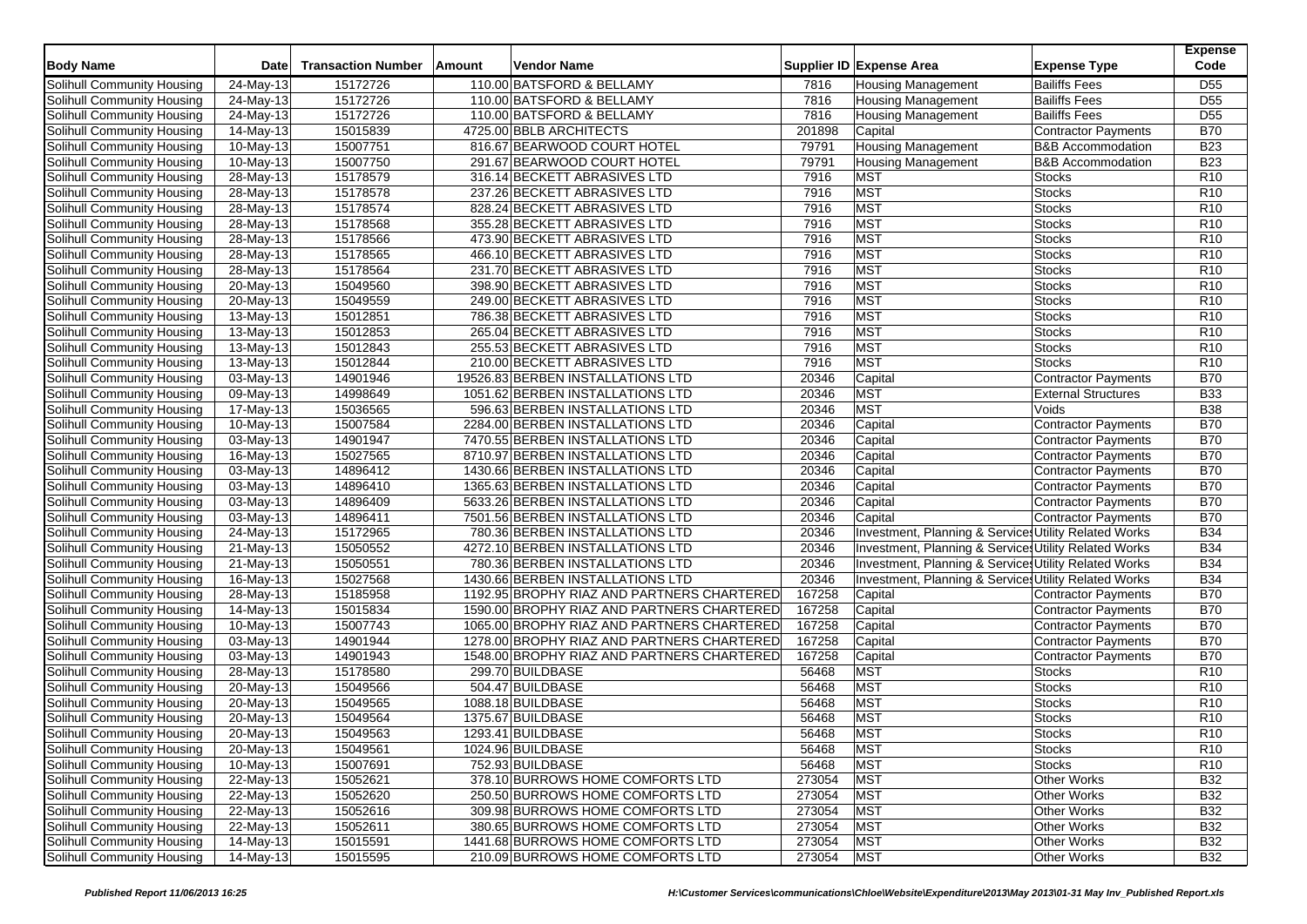| <b>Body Name</b>                                         | <b>Date</b>                   | <b>Transaction Number</b> | Amount | <b>Vendor Name</b>                                                       |                    | Supplier ID Expense Area                                                                             | <b>Expense Type</b>                                  | <b>Expense</b><br>Code   |
|----------------------------------------------------------|-------------------------------|---------------------------|--------|--------------------------------------------------------------------------|--------------------|------------------------------------------------------------------------------------------------------|------------------------------------------------------|--------------------------|
| Solihull Community Housing                               | 14-May-13                     | 15015585                  |        | 251.61 BURROWS HOME COMFORTS LTD                                         | 273054             | <b>MST</b>                                                                                           | <b>Other Works</b>                                   | <b>B32</b>               |
| Solihull Community Housing                               | 09-May-13                     | 14998657                  |        | 449.48 BURROWS HOME COMFORTS LTD                                         | 273054             | <b>MST</b>                                                                                           | Other Works                                          | <b>B32</b>               |
| Solihull Community Housing                               | 14-May-13                     | 15015588                  |        | 724.43 BURROWS HOME COMFORTS LTD                                         | 273054             | <b>MST</b>                                                                                           | Other Works                                          | <b>B32</b>               |
| Solihull Community Housing                               | 03-May-13                     | 14896413                  |        | 6200.00 BURROWS HOME COMFORTS LTD                                        | 273054             | <b>MST</b>                                                                                           | <b>Materials</b>                                     | D <sub>13</sub>          |
| Solihull Community Housing                               | 17-May-13                     | 15036562                  |        | 321.63 C & C FLOORING                                                    | 164498 MST         |                                                                                                      | <b>Internal Works</b>                                | <b>B</b> 31              |
| Solihull Community Housing                               | 17-May-13                     | 15036564                  |        | 240.10 C & C FLOORING                                                    | 164498             | <b>MST</b>                                                                                           | <b>Internal Works</b>                                | <b>B31</b>               |
| Solihull Community Housing                               | $\overline{17}$ -May-13       | 15036563                  |        | 260.30 C & C FLOORING                                                    | 164498             | <b>MST</b>                                                                                           | <b>Internal Works</b>                                | <b>B31</b>               |
| Solihull Community Housing                               | 14-May-13                     | 15015555                  |        | 212.35 C & C FLOORING                                                    | 164498             | <b>MST</b>                                                                                           | <b>Internal Works</b>                                | <b>B31</b>               |
| Solihull Community Housing                               | 02-May-13                     | 14895967                  |        | 213.04 C & C FLOORING                                                    | 164498             | <b>MST</b>                                                                                           | <b>Internal Works</b>                                | <b>B31</b>               |
| Solihull Community Housing                               | $\overline{14\text{-}$ May-13 | 15015553                  |        | 219.55 C & C FLOORING                                                    | 164498             | <b>MST</b>                                                                                           | <b>Internal Works</b>                                | <b>B31</b>               |
|                                                          |                               | 15015554                  |        | 249.89 C & C FLOORING                                                    | 164498             | <b>MST</b>                                                                                           | <b>Internal Works</b>                                | <b>B31</b>               |
| Solihull Community Housing<br>Solihull Community Housing | 14-May-13<br>$14-May-13$      | 15015550                  |        | 239.48 C & C FLOORING                                                    |                    | <b>MST</b>                                                                                           | <b>Internal Works</b>                                | <b>B31</b>               |
| Solihull Community Housing                               |                               | 15015549                  |        | 244.72 C & C FLOORING                                                    | 164498<br>164498   | <b>MST</b>                                                                                           | <b>Internal Works</b>                                | <b>B31</b>               |
|                                                          | 14-May-13                     |                           |        |                                                                          | 99513              |                                                                                                      |                                                      | D <sub>30</sub>          |
| Solihull Community Housing                               | 17-May-13                     | 15042552<br>15015841      |        | 400.00 CAPITA BUSINESS SERVICES LTD.<br>1711.12 CAPITA SYMONDS LTD       | 218112             | Capital<br>Capital                                                                                   | ICT - General<br><b>Contractor Payments</b>          | <b>B70</b>               |
| Solihull Community Housing                               | 14-May-13                     |                           |        |                                                                          |                    |                                                                                                      |                                                      | <b>B83</b>               |
| Solihull Community Housing                               | 16-May-13                     | 15027570                  |        | 1814.26 CARETECH (UK) LTD                                                | 1610610            | Investment, Planning & Service Adaptations                                                           |                                                      | <b>B83</b>               |
| Solihull Community Housing<br>Solihull Community Housing | 10-May-13<br>14-May-13        | 15007585<br>15015847      |        | 1281.87 CARETECH (UK) LTD<br>410.00 CEL ELECTRICAL                       | 1610610<br>138018  | Investment, Planning & Services Adaptations<br>Investment, Planning & Services Utility Related Works |                                                      | <b>B34</b>               |
| Solihull Community Housing                               |                               | 15015844                  |        | 410.00 CEL ELECTRICAL                                                    | 138018             | Investment, Planning & Services Utility Related Works                                                |                                                      | <b>B34</b>               |
| Solihull Community Housing                               | 14-May-13                     | 15015858                  |        | 224.00 CHARTER OFFICE EQUIPMENT LTD                                      | 9886               | Finance                                                                                              | Furniture                                            | D11                      |
| Solihull Community Housing                               | 14-May-13<br>10-May-13        | 15007754                  |        | 370.00 CHARTER OFFICE EQUIPMENT LTD                                      | 9886               | Finance                                                                                              | Stationery                                           | D <sub>25</sub>          |
|                                                          |                               | 15015855                  |        | 250.00 CHARTERED INSTITUTE OF HOUSING                                    | 9889               | <b>Customer Services</b>                                                                             | Training                                             | A80                      |
| Solihull Community Housing                               | 14-May-13                     | 15036822                  |        |                                                                          | 63897              | <b>MST</b>                                                                                           | Other Fees and Charges                               | D <sub>59</sub>          |
| Solihull Community Housing                               | 17-May-13                     |                           |        | 1000.00 CHELMSLEY & DISTRICT CONSERVATIVE CL<br>600.00 CLOUD DIALOGS LTD |                    |                                                                                                      | ICT - General                                        | D30                      |
| Solihull Community Housing                               | 17-May-13                     | 15042561                  |        |                                                                          | 3203694            | Capital                                                                                              | ICT - General                                        | D30                      |
| Solihull Community Housing                               | 17-May-13<br>17-May-13        | 15042561<br>15042561      |        | 200.00 CLOUD DIALOGS LTD<br>2160.00 CLOUD DIALOGS LTD                    | 3203694<br>3203694 | Capital<br>Capital                                                                                   |                                                      | D <sub>30</sub>          |
| Solihull Community Housing                               |                               | 15204548                  |        |                                                                          | 200600             | <b>Customer Services</b>                                                                             | ICT - General<br>Printing                            | D80                      |
| Solihull Community Housing<br>Solihull Community Housing | 30-May-13                     |                           |        | 321.00 COLLECTIVE ENTERPRISE LTD                                         |                    |                                                                                                      |                                                      | D80                      |
|                                                          | 30-May-13                     | 15204548<br>15204548      |        | 112.00 COLLECTIVE ENTERPRISE LTD<br>169.98 COLLECTIVE ENTERPRISE LTD     | 200600<br>200600   | Finance<br>Finance                                                                                   | Printing<br>Printing                                 | D80                      |
| Solihull Community Housing                               | 30-May-13                     | 14956548                  |        |                                                                          | 10108              |                                                                                                      |                                                      | S02                      |
| Solihull Community Housing                               | 08-May-13                     |                           |        | 476.44 CP BENNETT (UK) LTD                                               | 10108              | <b>Balance Sheet</b>                                                                                 | Creditor: Inland Revenue                             | <b>B70</b>               |
| Solihull Community Housing                               | 17-May-13                     | 15036654                  |        | 795.00 CP BENNETT (UK) LTD                                               |                    | Capital                                                                                              | Contractor Payments                                  | <b>B70</b>               |
| Solihull Community Housing                               | 17-May-13                     | 15036653                  |        | 2250.00 CP BENNETT (UK) LTD                                              | 10108              | Capital                                                                                              | <b>Contractor Payments</b>                           |                          |
| Solihull Community Housing                               | 17-May-13                     | 15036652                  |        | 830.00 CP BENNETT (UK) LTD                                               | 10108<br>10108     | Capital                                                                                              | <b>Contractor Payments</b>                           | <b>B70</b><br><b>B70</b> |
| Solihull Community Housing                               | 17-May-13                     | 15036651                  |        | 647.40 CP BENNETT (UK) LTD                                               |                    | Capital                                                                                              | Contractor Payments                                  |                          |
| Solihull Community Housing                               | 17-May-13                     | 15036650<br>15053679      |        | 695.00 CP BENNETT (UK) LTD                                               | 10108<br>2370689   | Capital<br><b>MST</b>                                                                                | Contractor Payments                                  | <b>B70</b>               |
| Solihull Community Housing                               | 22-May-13                     |                           |        | 391.00 DECISION RECRUITMENT LTD                                          | 2370689            | <b>MST</b>                                                                                           | <b>Agency Staff</b>                                  | A60<br>A60               |
| Solihull Community Housing                               | 14-May-13<br>03-May-13        | 15015859                  |        | 431.25 DECISION RECRUITMENT LTD<br>437.00 DECISION RECRUITMENT LTD       |                    | <b>MST</b>                                                                                           | <b>Agency Staff</b>                                  | A60                      |
| Solihull Community Housing                               |                               | 14901948<br>14896549      |        | 431.25 DECISION RECRUITMENT LTD                                          | 2370689<br>2370689 | <b>MST</b>                                                                                           | <b>Agency Staff</b><br><b>Agency Staff</b>           |                          |
| Solihull Community Housing                               | 02-May-13                     |                           |        |                                                                          |                    |                                                                                                      |                                                      | A60                      |
| Solihull Community Housing                               | 10-May-13                     | 15007698                  |        | 439.00 DIRECT ROOFING SUPPLIES LTD                                       | 11346              | <b>MST</b>                                                                                           | <b>Stocks</b>                                        | R <sub>10</sub>          |
| Solihull Community Housing                               | 10-May-13                     | 15007757                  |        | 8055.39 DLA PIPER UK LLP                                                 | 147168             | <b>Customer Services</b>                                                                             | <b>Professional Fees</b><br><b>Professional Fees</b> | D <sub>50</sub>          |
| Solihull Community Housing                               | 10-May-13                     | 15007756                  |        | 462.00 DLA PIPER UK LLP                                                  | 147168             | Customer Services                                                                                    |                                                      | D <sub>50</sub>          |
| Solihull Community Housing                               | 24-May-13                     | 15172735                  |        | 574.00 DMW ENVIRONMENTAL                                                 | 281856 MST         |                                                                                                      | <b>Internal Works</b>                                | <b>B</b> 31              |
| Solihull Community Housing                               | 24-May-13                     | 15172731                  |        | 1359.00 DMW ENVIRONMENTAL                                                | 281856             | <b>MST</b>                                                                                           | Internal Works                                       | <b>B31</b>               |
| Solihull Community Housing                               | 24-May-13                     | 15172730                  |        | 112.00 DMW ENVIRONMENTAL                                                 | 281856             | <b>MST</b>                                                                                           | Internal Works                                       | <b>B31</b>               |
| Solihull Community Housing                               | 24-May-13                     | 15172735                  |        | 2006.00 DMW ENVIRONMENTAL                                                | 281856             | <b>MST</b>                                                                                           | <b>Internal Works</b>                                | <b>B31</b>               |
| Solihull Community Housing                               | 24-May-13                     | 15172730                  |        | 221.00 DMW ENVIRONMENTAL                                                 | 281856             | <b>MST</b>                                                                                           | Internal Works                                       | <b>B31</b>               |
| Solihull Community Housing                               | 24-May-13                     | 15172728                  |        | 1111.00 DMW ENVIRONMENTAL                                                | 281856             | <b>MST</b>                                                                                           | Internal Works                                       | <b>B31</b>               |
| Solihull Community Housing                               | 24-May-13                     | 15172728                  |        | -150.00 DMW ENVIRONMENTAL                                                | 281856             | Capital                                                                                              | Contractor Payments                                  | <b>B70</b>               |
| <b>Solihull Community Housing</b>                        | 24-May-13                     | 15172728                  |        | 150.00 DMW ENVIRONMENTAL                                                 | 281856             | Capital                                                                                              | Contractor Payments                                  | <b>B70</b>               |
| Solihull Community Housing                               | 24-May-13                     | 15172728                  |        | 150.00 DMW ENVIRONMENTAL                                                 | 281856             | Capital                                                                                              | Contractor Payments                                  | <b>B70</b>               |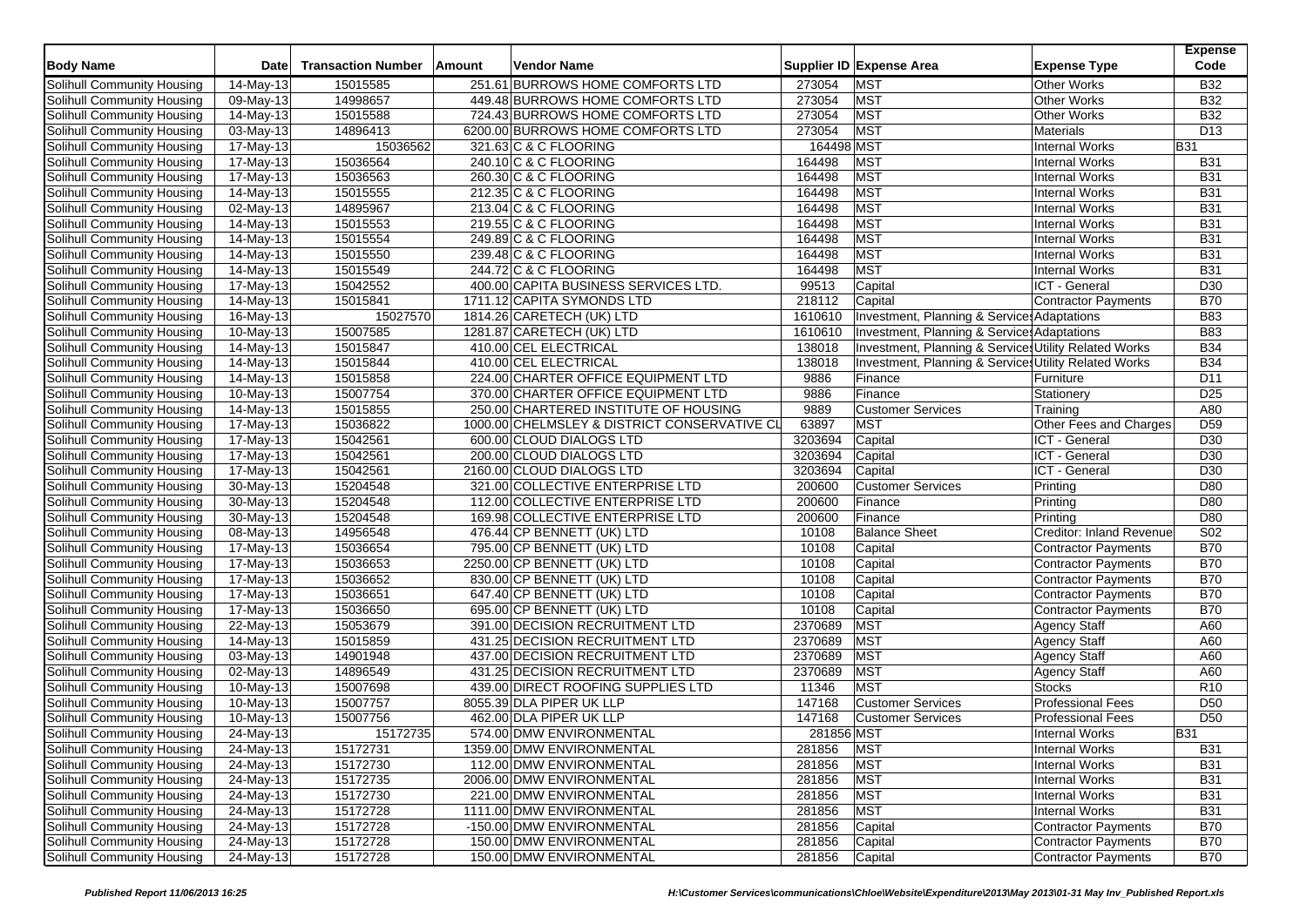| <b>Body Name</b>                  | Date                    | <b>Transaction Number</b> | Amount | Vendor Name                               |         | Supplier ID Expense Area                              | <b>Expense Type</b>            | <b>Expense</b><br>Code |
|-----------------------------------|-------------------------|---------------------------|--------|-------------------------------------------|---------|-------------------------------------------------------|--------------------------------|------------------------|
| Solihull Community Housing        | 24-May-13               | 15172732                  |        | 599.00 DMW ENVIRONMENTAL                  | 281856  | <b>MST</b>                                            | Internal Works                 | <b>B31</b>             |
| Solihull Community Housing        | 28-May-13               | 15178589                  |        | 1090.96 DOORFIT PRODUCTS LTD              | 5228    | <b>MST</b>                                            | <b>Stocks</b>                  | R <sub>10</sub>        |
| <b>Solihull Community Housing</b> | 28-May-13               | 15178591                  |        | 1050.00 DOORFIT PRODUCTS LTD              | 5228    | <b>MST</b>                                            | <b>Stocks</b>                  | R <sub>10</sub>        |
| Solihull Community Housing        | 21-May-13               | 15051851                  |        | 637.34 DOORFIT PRODUCTS LTD               | 5228    | <b>MST</b>                                            | Stocks                         | R <sub>10</sub>        |
| Solihull Community Housing        | 21-May-13               | 15051852                  |        | 1270.00 DOORFIT PRODUCTS LTD              | 5228    | <b>MST</b>                                            | Stocks                         | R <sub>10</sub>        |
| Solihull Community Housing        | 20-May-13               | 15049576                  |        | 864.50 DOORFIT PRODUCTS LTD               | 5228    | <b>MST</b>                                            | <b>Stocks</b>                  | R <sub>10</sub>        |
| Solihull Community Housing        | 10-May-13               | 15007709                  |        | 1341.20 DOORFIT PRODUCTS LTD              | 5228    | <b>MST</b>                                            | <b>Stocks</b>                  | R <sub>10</sub>        |
| Solihull Community Housing        | 10-May-13               | 15007703                  |        | 1050.00 DOORFIT PRODUCTS LTD              | 5228    | <b>MST</b>                                            | <b>Stocks</b>                  | R <sub>10</sub>        |
| Solihull Community Housing        | 09-May-13               | 15000634                  |        | 946.23 DULUX DECORATOR CENTRES            | 69460   | <b>MST</b>                                            | <b>Internal Works</b>          | <b>B31</b>             |
| Solihull Community Housing        | 09-May-13               | 15000638                  |        | 956.38 DULUX DECORATOR CENTRES            | 69460   | Capital                                               | <b>Contractor Payments</b>     | <b>B70</b>             |
| Solihull Community Housing        | 09-May-13               | 15000638                  |        | 83.20 DULUX DECORATOR CENTRES             | 69460   | Capital                                               | <b>Contractor Payments</b>     | <b>B70</b>             |
| Solihull Community Housing        | 09-May-13               | 15000638                  |        | 82.39 DULUX DECORATOR CENTRES             | 69460   | Capital                                               | <b>Contractor Payments</b>     | <b>B70</b>             |
| Solihull Community Housing        | 28-May-13               | 15185960                  |        | 3233.23 ECLIPSE ACCESS SOLUTIONS LTD      | 141696  | Capital                                               | Contractor Payments            | <b>B70</b>             |
| Solihull Community Housing        | 24-May-13               | 15172738                  |        | 1435.00 ECONERGY                          | 3403689 | <b>Housing Management</b>                             | <b>Equipment Maintenance</b>   | D <sub>17</sub>        |
| Solihull Community Housing        | 24-May-13               | 15172738                  |        | 572.00 ECONERGY                           | 3403689 | <b>Housing Management</b>                             | <b>Professional Fees</b>       | D <sub>50</sub>        |
| Solihull Community Housing        | 21-May-13               | 15050673                  |        | 707.65 EDEN BROWN RECRUITMENT LTD         | 5333    | <b>Housing Management</b>                             | <b>Agency Staff</b>            | A60                    |
| Solihull Community Housing        | 21-May-13               | 15050671                  |        | 322.30 EDEN BROWN RECRUITMENT LTD         | 5333    | <b>Housing Management</b>                             | Agency Staff                   | A60                    |
| Solihull Community Housing        | 21-May-13               | 15050658                  |        | 628.00 EDEN BROWN RECRUITMENT LTD         | 5333    | <b>Housing Management</b>                             | <b>Agency Staff</b>            | A60                    |
| Solihull Community Housing        | 21-May-13               | 15050664                  |        | 481.73 EDEN BROWN RECRUITMENT LTD         | 5333    | <b>Housing Management</b>                             | <b>Agency Staff</b>            | A60                    |
| Solihull Community Housing        | 21-May-13               | 15050584                  |        | 542.05 EDEN BROWN RECRUITMENT LTD         | 5333    | <b>Housing Management</b>                             | Agency Staff                   | A60                    |
| Solihull Community Housing        | 21-May-13               | 15050583                  |        | 542.05 EDEN BROWN RECRUITMENT LTD         | 5333    | Housing Management                                    | <b>Agency Staff</b>            | A60                    |
| Solihull Community Housing        | 21-May-13               | 15050555                  |        | 542.05 EDEN BROWN RECRUITMENT LTD         | 5333    | <b>Housing Management</b>                             | <b>Agency Staff</b>            | A60                    |
| Solihull Community Housing        | 21-May-13               | 15050553                  |        | 322.30 EDEN BROWN RECRUITMENT LTD         | 5333    | <b>Housing Management</b>                             | <b>Agency Staff</b>            | A60                    |
| Solihull Community Housing        | $\overline{24}$ -May-13 | 15172740                  |        | 752.15 EDEN BROWN RECRUITMENT LTD         | 5333    | <b>Housing Management</b>                             | Agency Staff                   | A60                    |
| Solihull Community Housing        | 24-May-13               | 15172739                  |        | 684.50 EDEN BROWN RECRUITMENT LTD         | 5333    | <b>Housing Management</b>                             | <b>Agency Staff</b>            | A60                    |
| Solihull Community Housing        | 15-May-13               | 15017699                  |        | 425.50 EDEN BROWN RECRUITMENT LTD         | 5333    | <b>Housing Management</b>                             | <b>Agency Staff</b>            | A60                    |
| Solihull Community Housing        | 10-May-13               | 15007589                  |        | 740.00 EDEN BROWN RECRUITMENT LTD         | 5333    | <b>Housing Management</b>                             | Agency Staff                   | A60                    |
| Solihull Community Housing        | 10-May-13               | 15007590                  |        | 684.50 EDEN BROWN RECRUITMENT LTD         | 5333    | <b>Housing Management</b>                             | <b>Agency Staff</b>            | A60                    |
| Solihull Community Housing        | 10-May-13               | 15007588                  |        | 425.50 EDEN BROWN RECRUITMENT LTD         | 5333    | <b>Housing Management</b>                             | <b>Agency Staff</b>            | A60                    |
| Solihull Community Housing        | 03-May-13               | 14901951                  |        | 425.50 EDEN BROWN RECRUITMENT LTD         | 5333    | <b>Housing Management</b>                             | Agency Staff                   | A60                    |
| Solihull Community Housing        | 03-May-13               | 14901950                  |        | 638.25 EDEN BROWN RECRUITMENT LTD         | 5333    | <b>Housing Management</b>                             | <b>Agency Staff</b>            | A60                    |
| Solihull Community Housing        | 03-May-13               | 14901949                  |        | 740.00 EDEN BROWN RECRUITMENT LTD         | 5333    | <b>Housing Management</b>                             | <b>Agency Staff</b>            | A60                    |
| Solihull Community Housing        | 10-May-13               | 15007591                  |        | 2051.14 EDF ENERGY 1 LTD                  | 135472  | <b>Housing Management</b>                             | Electricity                    | <b>B11</b>             |
| Solihull Community Housing        | 24-May-13               | 15172967                  |        | 11049.35 ELECTROTEST SERVICES LTD         | 31719   | Capital                                               | Contractor Payments            | <b>B70</b>             |
| Solihull Community Housing        | 24-May-13               | 15172967                  |        | 7440.38 ELECTROTEST SERVICES LTD          | 31719   | Investment, Planning & Services Utility Related Works |                                | <b>B34</b>             |
| Solihull Community Housing        | 16-May-13               | 15027572                  |        | 7001.32 ELECTROTEST SERVICES LTD          | 31719   | Investment, Planning & Services Utility Related Works |                                | <b>B34</b>             |
| Solihull Community Housing        | 28-May-13               | 15185959                  |        | 8251.97 ENTERPRISE MANAGED SERVICES LTD   | 206418  | <b>MST</b>                                            | <b>Waste Disposal</b>          | E20                    |
| Solihull Community Housing        | 01-May-13               | 14891646                  |        | 510.00 EXPERIAN LTD                       | 51482   | Finance                                               | Professional Fees              | D <sub>50</sub>        |
| Solihull Community Housing        | 10-May-13               | 15007564                  |        | 1023.90 FAMILY CARE TRUST (SOLIHULL)      | 5472    | <b>Housing Management</b>                             | <b>Grounds Maintenance</b>     | <b>B40</b>             |
| Solihull Community Housing        | 07-May-13               | 14905887                  |        | 525.00 FERNDOWN ESTATES                   | 195079  | <b>Balance Sheet</b>                                  | <b>Provision For Homelessn</b> | U20                    |
| Solihull Community Housing        | 16-May-13               | 15026621                  |        | 62883.94 G F TOMLINSON GROUP LTD          | 229201  | Capital                                               | Contractor Payments            | <b>B70</b>             |
| Solihull Community Housing        | 15-May-13               | 15017711                  |        | 210.00 GRANGE REMOVAL CO LTD              | 5676    | <b>Housing Management</b>                             | Other Supplies And Serv        | D90                    |
| Solihull Community Housing        | 24-May-13               | 15172742                  |        | 234.42 HAMMOND LUBRICANTS & CHEMICALS LTD | 1120597 | Housing Management                                    | Materials                      | D <sub>13</sub>        |
| Solihull Community Housing        | 03-May-13               | 14901952                  |        | 841.76 HAMMOND LUBRICANTS & CHEMICALS LTD | 1120597 | <b>Housing Management</b>                             | Materials                      | D <sub>13</sub>        |
| Solihull Community Housing        | 17-May-13               | 15036598                  |        | 2002.00 HANDICARE ACCESSIBILITY LTD       | 277953  | Capital                                               | Contractor Payments            | <b>B70</b>             |
| Solihull Community Housing        | $\overline{2}$ 2-May-13 | 15053677                  |        | 1877.80 HANDICARE ACCESSIBILITY LTD       | 277953  | Capital                                               | Contractor Payments            | <b>B70</b>             |
| Solihull Community Housing        | 22-May-13               | 15053676                  |        | 1955.17 HANDICARE ACCESSIBILITY LTD       | 277953  | Capital                                               | Contractor Payments            | <b>B70</b>             |
| Solihull Community Housing        | 22-May-13               | 15053675                  |        | 3269.00 HANDICARE ACCESSIBILITY LTD       | 277953  | Capital                                               | Contractor Payments            | <b>B70</b>             |
| Solihull Community Housing        | 15-May-13               | 15017674                  |        | 1956.00 HANDICARE ACCESSIBILITY LTD       | 277953  | Capital                                               | <b>Contractor Payments</b>     | <b>B70</b>             |
| <b>Solihull Community Housing</b> | 15-May-13               | 15017673                  |        | 3414.00 HANDICARE ACCESSIBILITY LTD       | 277953  | Capital                                               | Contractor Payments            | <b>B70</b>             |
| Solihull Community Housing        | 15-May-13               | 15017672                  |        | 2488.00 HANDICARE ACCESSIBILITY LTD       | 277953  |                                                       | <b>Contractor Payments</b>     | <b>B70</b>             |
|                                   |                         |                           |        |                                           |         | Capital                                               |                                |                        |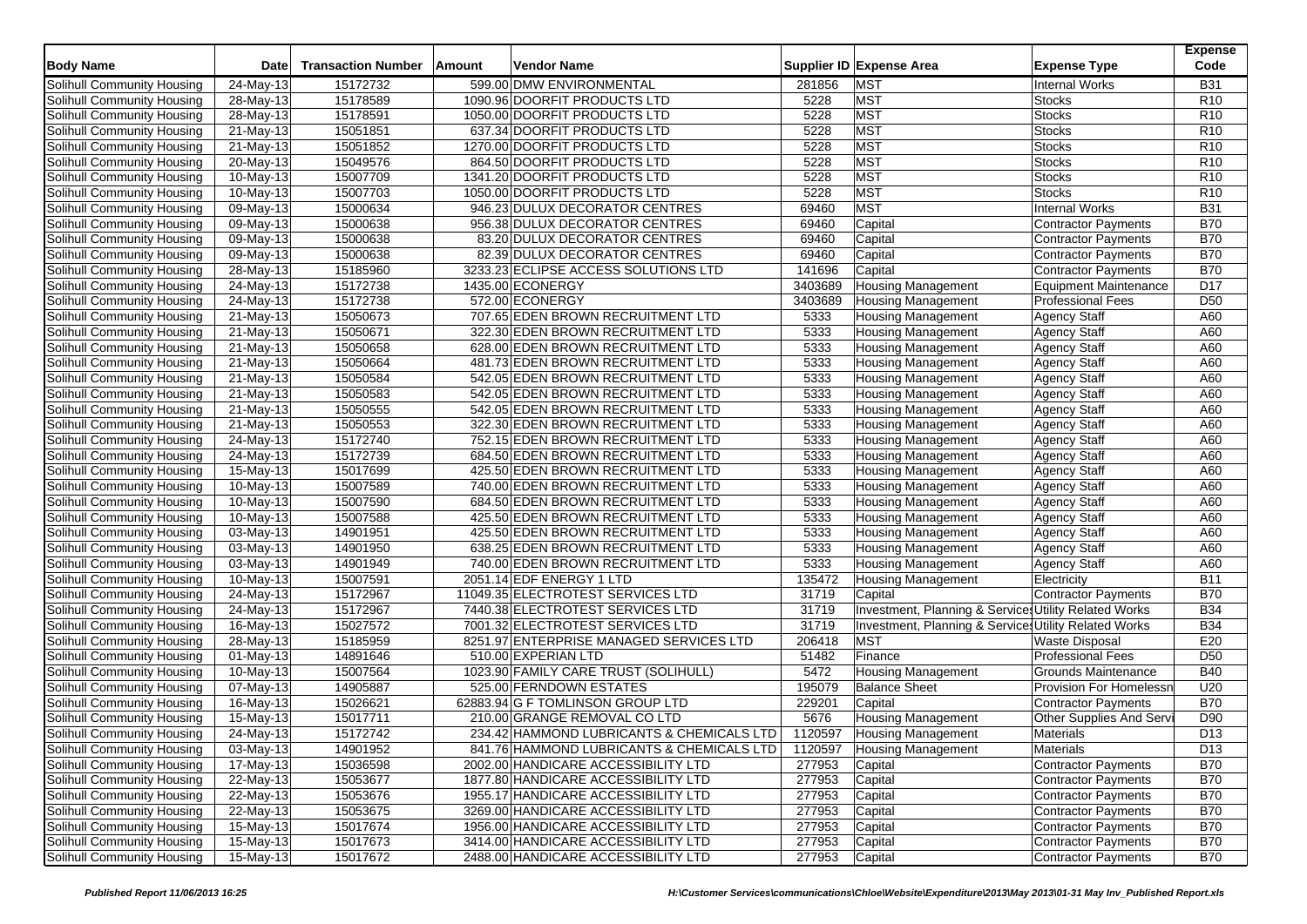| <b>Body Name</b>                                         | <b>Date</b>             | <b>Transaction Number</b> | Amount | Vendor Name                                                                      |         | Supplier ID Expense Area  | <b>Expense Type</b>        | <b>Expense</b><br>Code |
|----------------------------------------------------------|-------------------------|---------------------------|--------|----------------------------------------------------------------------------------|---------|---------------------------|----------------------------|------------------------|
| Solihull Community Housing                               | 10-May-13               | 15007789                  |        | 2261.00 HANDICARE ACCESSIBILITY LTD                                              | 277953  | Capital                   | <b>Contractor Payments</b> | <b>B70</b>             |
| Solihull Community Housing                               | 03-May-13               | 14901954                  |        | 5515.62 HARDYMAN & CO LTD                                                        | 2870686 | Capital                   | <b>Contractor Payments</b> | <b>B70</b>             |
| Solihull Community Housing                               | 03-May-13               | 14901953                  |        | 13845.71 HARDYMAN & CO LTD                                                       | 2870686 | Capital                   | <b>Contractor Payments</b> | <b>B70</b>             |
| Solihull Community Housing                               | $\overline{0}$ 1-May-13 | 14891634                  |        | 2796.00 HAYES CONSTRUCTION                                                       | 10722   | Capital                   | <b>Contractor Payments</b> | <b>B70</b>             |
| Solihull Community Housing                               | 16-May-13               | 15032335                  |        | 575.00 HERON PRESS                                                               | 42709   | Finance                   | Printing                   | D80                    |
| Solihull Community Housing                               | 03-May-13               | 14901955                  |        | 965.00 HERON PRESS                                                               | 42709   | Finance                   | Printing                   | D80                    |
| Solihull Community Housing                               | 22-May-13               | 15053706                  |        | 3092.92 HUGH STEEPER LTD                                                         | 122364  | Capital                   | Contractor Payments        | <b>B70</b>             |
| Solihull Community Housing                               | 24-May-13               | 15172745                  |        | 1011.21 JAMES ANDREWS RECRUITMENT SOLUTION                                       | 673596  | <b>Housing Management</b> | <b>Agency Staff</b>        | A60                    |
| Solihull Community Housing                               | 24-May-13               | 15172746                  |        | 1011.21 JAMES ANDREWS RECRUITMENT SOLUTION                                       | 673596  | <b>Housing Management</b> | <b>Agency Staff</b>        | A60                    |
| Solihull Community Housing                               | 24-May-13               | 15172744                  |        | 895.06 JAMES ANDREWS RECRUITMENT SOLUTION                                        | 673596  | <b>Housing Management</b> | <b>Agency Staff</b>        | A60                    |
| Solihull Community Housing                               | 10-May-13               | 15007593                  |        | 1011.21 JAMES ANDREWS RECRUITMENT SOLUTION                                       | 673596  | <b>Housing Management</b> | <b>Agency Staff</b>        | A60                    |
| Solihull Community Housing                               | 10-May-13               | 15007592                  |        | 740.00 JAMES ANDREWS RECRUITMENT SOLUTION                                        | 673596  | <b>Housing Management</b> | Agency Staff               | A60                    |
| Solihull Community Housing                               | 03-May-13               | 14896513                  |        | 450.00 REDACTED PERSONAL DATA                                                    | 3484690 | <b>Balance Sheet</b>      | Provision For Homelessn    | U20                    |
| Solihull Community Housing                               | 14-May-13               | 15015862                  |        | 9636.00 JESSUP BROTHERS LTD                                                      | 3190686 | Capital                   | <b>Contractor Payments</b> | <b>B70</b>             |
| Solihull Community Housing                               | 28-May-13               | 15185570                  |        | 556.00 JEWSON LTD                                                                | 6111    | <b>MST</b>                | <b>Stocks</b>              | R <sub>10</sub>        |
| Solihull Community Housing                               | 28-May-13               | 15185569                  |        | 1036.44 JEWSON LTD                                                               | 6111    | <b>MST</b>                | <b>Stocks</b>              | R <sub>10</sub>        |
| Solihull Community Housing                               | $\overline{28}$ -May-13 | 15185565                  |        | 1189.13 JEWSON LTD                                                               | 6111    | <b>MST</b>                | <b>Stocks</b>              | R <sub>10</sub>        |
| Solihull Community Housing                               | $\overline{28}$ -May-13 | 15185562                  |        | 3707.50 JEWSON LTD                                                               | 6111    | <b>MST</b>                | <b>Stocks</b>              | R <sub>10</sub>        |
| Solihull Community Housing                               | 28-May-13               | 15185551                  |        | 294.88 JEWSON LTD                                                                | 6111    | MST                       | <b>Stocks</b>              | R <sub>10</sub>        |
| Solihull Community Housing                               | 28-May-13               | 15185548                  |        | 3084.89 JEWSON LTD                                                               | 6111    | <b>MST</b>                | <b>Stocks</b>              | R <sub>10</sub>        |
| Solihull Community Housing                               | 21-May-13               | 15051959                  |        | 288.21 JEWSON LTD                                                                | 6111    | <b>MST</b>                | <b>Stocks</b>              | R <sub>10</sub>        |
| Solihull Community Housing                               | 21-May-13               | 15051955                  |        | 437.76 JEWSON LTD                                                                | 6111    | MST                       | <b>Stocks</b>              | R <sub>10</sub>        |
| Solihull Community Housing                               | 21-May-13               | 15051958                  |        | 221.80 JEWSON LTD                                                                | 6111    | <b>MST</b>                | <b>Stocks</b>              | R <sub>10</sub>        |
| Solihull Community Housing                               | 21-May-13               | 15051944                  |        | 769.15 JEWSON LTD                                                                | 6111    | <b>MST</b>                | <b>Stocks</b>              | R <sub>10</sub>        |
| Solihull Community Housing                               | 21-May-13               | 15051940                  |        | 380.00 JEWSON LTD                                                                | 6111    | <b>MST</b>                | <b>Stocks</b>              | R <sub>10</sub>        |
| Solihull Community Housing                               | 21-May-13               | 15051932                  |        | 3781.66 JEWSON LTD                                                               | 6111    | MST                       | <b>Stocks</b>              | R <sub>10</sub>        |
| Solihull Community Housing                               | 21-May-13               | 15051889                  |        | 4850.00 JEWSON LTD                                                               | 6111    | MST                       | <b>Stocks</b>              | R <sub>10</sub>        |
| Solihull Community Housing                               | 21-May-13               | 15051899                  |        | 965.67 JEWSON LTD                                                                | 6111    | MST                       | <b>Stocks</b>              | R <sub>10</sub>        |
| Solihull Community Housing                               | 21-May-13               | 15051883                  |        | 219.50 JEWSON LTD                                                                | 6111    | MST                       | <b>Stocks</b>              | R <sub>10</sub>        |
| Solihull Community Housing                               | 21-May-13               | 15051884                  |        | 256.90 JEWSON LTD                                                                | 6111    | <b>MST</b>                | <b>Stocks</b>              | R10                    |
| Solihull Community Housing                               | 13-May-13               | 15012893                  |        | 525.00 JEWSON LTD                                                                | 6111    | MST                       | <b>Stocks</b>              | R <sub>10</sub>        |
| Solihull Community Housing                               | 10-May-13               | 15007733                  |        | 2818.60 JEWSON LTD                                                               | 6111    | <b>MST</b>                | <b>Stocks</b>              | R <sub>10</sub>        |
| Solihull Community Housing                               | 10-May-13               | 15007726                  |        | 690.00 JEWSON LTD                                                                | 6111    | <b>MST</b>                | <b>Stocks</b>              | R <sub>10</sub>        |
| Solihull Community Housing                               | 07-May-13               | 14906591                  |        | 230.00 JEWSON LTD                                                                | 6111    | <b>MST</b>                | <b>Stocks</b>              | R <sub>10</sub>        |
| Solihull Community Housing                               | 07-May-13               | 14906593                  |        | 727.40 JEWSON LTD                                                                | 6111    | <b>MST</b>                | <b>Stocks</b>              | R <sub>10</sub>        |
| Solihull Community Housing                               | 07-May-13               | 14906596                  |        | 461.75 JEWSON LTD                                                                | 6111    | <b>MST</b>                | <b>Stocks</b>              | R <sub>10</sub>        |
| Solihull Community Housing                               | 01-May-13               | 14891649                  |        | 28072.95 JMG ROOFING LTD                                                         | 2076651 | Capital                   | <b>Contractor Payments</b> | <b>B70</b>             |
| Solihull Community Housing                               | 14-May-13               | 15015863                  |        | 227.86 K J BLINDS (KJ ENTERPRISES LTD)                                           | 3393689 | <b>Housing Management</b> | Furniture                  | D <sub>11</sub>        |
| Solihull Community Housing                               | 10-May-13               | 15007607                  |        | 397.89 K J BLINDS (KJ ENTERPRISES LTD)                                           | 3393689 | <b>Housing Management</b> | Furniture                  | D11                    |
| Solihull Community Housing                               | 10-May-13               | 15007606                  |        | 408.42 K J BLINDS (KJ ENTERPRISES LTD)                                           | 3393689 | <b>Housing Management</b> | Furniture                  | D <sub>11</sub>        |
| Solihull Community Housing                               | 10-May-13               | 15007605                  |        | 230.20 K J BLINDS (KJ ENTERPRISES LTD)                                           | 3393689 | <b>Housing Management</b> | Furniture                  | D <sub>11</sub>        |
| Solihull Community Housing                               | $\overline{10}$ -May-13 | 15007604                  |        | 259.98 K J BLINDS (KJ ENTERPRISES LTD)                                           | 3393689 | <b>Housing Management</b> | Furniture                  | D11                    |
| Solihull Community Housing                               | 10-May-13               | 15007603                  |        |                                                                                  | 3393689 | <b>Housing Management</b> | Furniture                  | D <sub>11</sub>        |
|                                                          | 10-May-13               | 15007602                  |        | 275.64 K J BLINDS (KJ ENTERPRISES LTD)<br>227.80 K J BLINDS (KJ ENTERPRISES LTD) | 3393689 | <b>Housing Management</b> |                            | D <sub>11</sub>        |
| Solihull Community Housing<br>Solihull Community Housing | 10-May-13               | 15007601                  |        | 429.66 K J BLINDS (KJ ENTERPRISES LTD)                                           | 3393689 | <b>Housing Management</b> | Furniture                  | D11                    |
| Solihull Community Housing                               |                         |                           |        | 336.49 K J BLINDS (KJ ENTERPRISES LTD)                                           |         |                           | Furniture                  |                        |
|                                                          | 10-May-13               | 15007600                  |        |                                                                                  | 3393689 | <b>Housing Management</b> | Furniture                  | D11                    |
| Solihull Community Housing                               | 10-May-13               | 15007599                  |        | 429.40 K J BLINDS (KJ ENTERPRISES LTD)                                           | 3393689 | <b>Housing Management</b> | Furniture                  | D <sub>11</sub>        |
| Solihull Community Housing                               | 10-May-13               | 15007597                  |        | 372.78 K J BLINDS (KJ ENTERPRISES LTD)                                           | 3393689 | <b>Housing Management</b> | Furniture                  | D11                    |
| Solihull Community Housing                               | 10-May-13               | 15007596                  |        | 382.77 K J BLINDS (KJ ENTERPRISES LTD)                                           | 3393689 | <b>Housing Management</b> | Furniture                  | D11                    |
| Solihull Community Housing                               | 24-May-13               | 15172699                  |        | 1500.00 REDACTED PERSONAL DATA                                                   | 3515765 | <b>Balance Sheet</b>      | Movement Incentive Sche    | U32                    |
| Solihull Community Housing                               | 02-May-13               | 14896550                  |        | 288.00 LANDMARK ENERGY                                                           | 165198  | Capital                   | Contractor Payments        | <b>B70</b>             |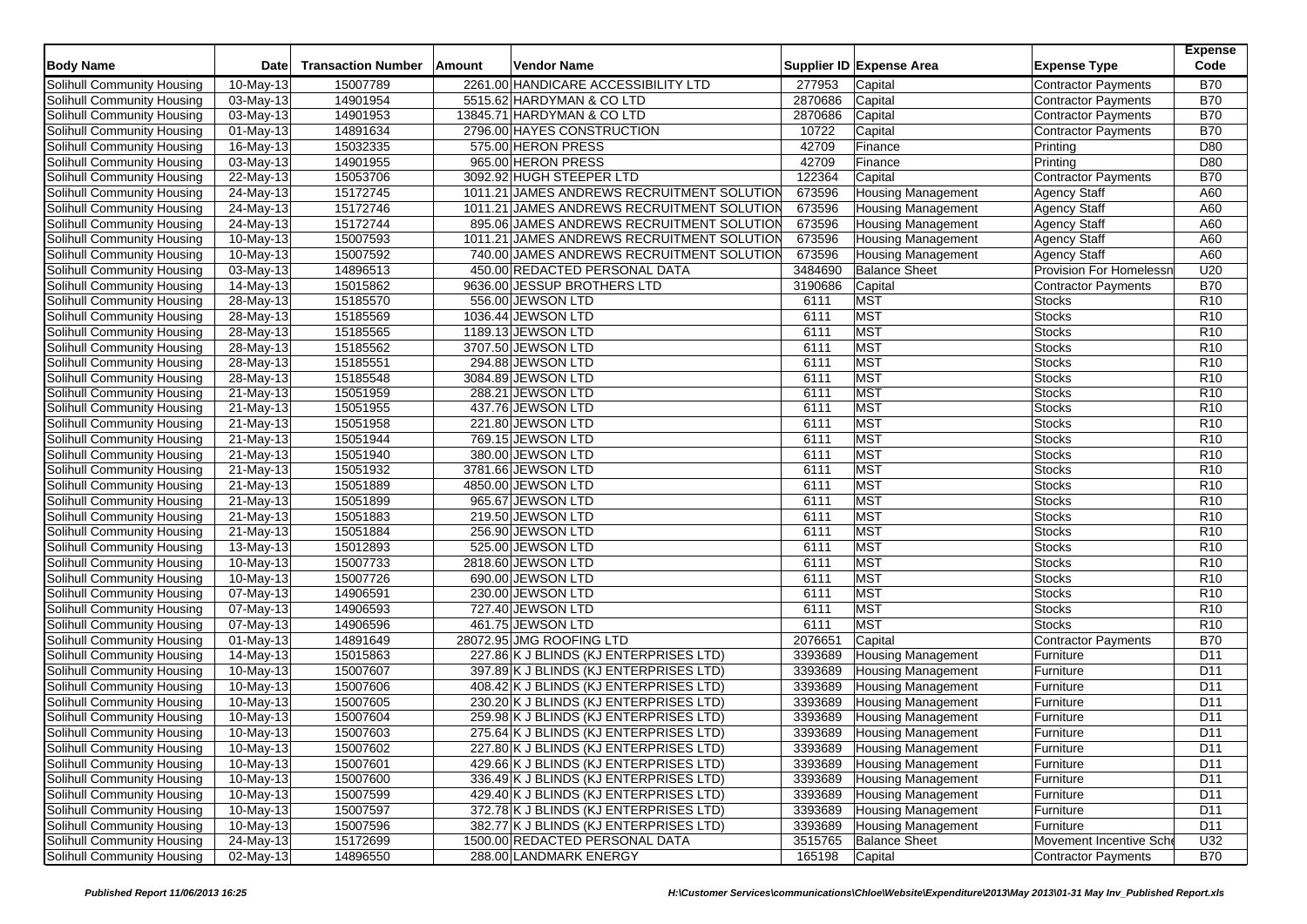| <b>Body Name</b>           | <b>Date</b>             | <b>Transaction Number</b> | Amount | Vendor Name                                 |         | Supplier ID Expense Area                              | <b>Expense Type</b>           | <b>Expense</b><br>Code |
|----------------------------|-------------------------|---------------------------|--------|---------------------------------------------|---------|-------------------------------------------------------|-------------------------------|------------------------|
| Solihull Community Housing | 10-May-13               | 15007620                  |        | 553.63 LAUNDRY SERV                         | 131986  | <b>Housing Management</b>                             | <b>Equipment Rental/Lease</b> | D <sub>18</sub>        |
| Solihull Community Housing | 10-May-13               | 15007619                  |        | 566.77 LAUNDRY SERV                         | 131986  | <b>Housing Management</b>                             | <b>Equipment Rental/Lease</b> | D <sub>18</sub>        |
| Solihull Community Housing | 03-May-13               | 14901968                  |        | 656.04 LAUNDRY SERV                         | 131986  | <b>Housing Management</b>                             | <b>Equipment Rental/Lease</b> | D <sub>18</sub>        |
| Solihull Community Housing | $\overline{30}$ -May-13 | 15204547                  |        | 2600.00 LIBERATA UK LIMITED                 | 260485  | Housing Management                                    | <b>Court Fees</b>             | D <sub>54</sub>        |
| Solihull Community Housing | 20-May-13               | 15044556                  |        | 975.08 LIFT & ENGINEERING SERVICES          | 1656614 | Investment, Planning & Services Utility Related Works |                               | <b>B34</b>             |
| Solihull Community Housing | 20-May-13               | 15044555                  |        | 975.08 LIFT & ENGINEERING SERVICES          | 1656614 | Investment, Planning & Services Utility Related Works |                               | <b>B34</b>             |
| Solihull Community Housing | 20-May-13               | 15044557                  |        | 328.45 LIFT & ENGINEERING SERVICES          | 1656614 | Investment, Planning & Services Utility Related Works |                               | <b>B34</b>             |
| Solihull Community Housing | 16-May-13               | 15032336                  |        | 3549.22 LIFT & ENGINEERING SERVICES         | 1656614 | Investment, Planning & Services Utility Related Works |                               | <b>B34</b>             |
| Solihull Community Housing | 16-May-13               | 15027613                  |        | 214.51 LIFT & ENGINEERING SERVICES          | 1656614 | Investment, Planning & Services Utility Related Works |                               | <b>B34</b>             |
| Solihull Community Housing | 16-May-13               | 15027599                  |        | 221.71 LIFT & ENGINEERING SERVICES          | 1656614 | Investment, Planning & Services Utility Related Works |                               | <b>B34</b>             |
| Solihull Community Housing | 14-May-13               | 15015864                  |        | 295.00 LIME LEGAL LTD                       | 128838  | <b>Customer Services</b>                              | Training                      | A80                    |
| Solihull Community Housing | 21-May-13               | 15050680                  |        | 882.70 LLOYDS TSB AUTOLEASE LTD             | 101345  | <b>MST</b>                                            | Vehicle Hire                  | C <sub>30</sub>        |
| Solihull Community Housing | 21-May-13               | 15050547                  |        | 2029.23 LLOYDS TSB AUTOLEASE LTD            | 101345  | <b>MST</b>                                            | Vehicle service and repa      | C60                    |
| Solihull Community Housing | 28-May-13               | 15185579                  |        | 10096.00 LORIENT POLYPRODUCTS LTD           | 1769617 | <b>MST</b>                                            | <b>Stocks</b>                 | R <sub>10</sub>        |
| Solihull Community Housing | 16-May-13               | 15027556                  |        | 1500.00 REDACTED PERSONAL DATA              | 3467687 | <b>Balance Sheet</b>                                  | Movement Incentive Sch        | U32                    |
| Solihull Community Housing | 10-May-13               | 15007762                  |        | 226.30 LYRECO UK LTD                        | 74691   | Finance                                               | Stationery                    | D25                    |
| Solihull Community Housing | $\overline{03}$ -May-13 | 14901959                  |        | 17240.43 MAN COMMERCIAL PROTECTION LTD      | 946596  | <b>Housing Management</b>                             | Security                      | <b>B43</b>             |
| Solihull Community Housing | 28-May-13               | 15185580                  |        | 366.46 MANSE MASTERDOR LTD                  | 52547   | <b>MST</b>                                            | <b>Stocks</b>                 | R <sub>10</sub>        |
| Solihull Community Housing | 21-May-13               | 15051960                  |        | 346.13 MANSE MASTERDOR LTD                  | 52547   | <b>MST</b>                                            | <b>Stocks</b>                 | R <sub>10</sub>        |
| Solihull Community Housing | 30-May-13               | 15200583                  |        | 1848.60 REDACTED PERSONAL DATA              | 3520686 | <b>Balance Sheet</b>                                  | Movement Incentive Sch        | U32                    |
| Solihull Community Housing | 16-May-13               | 15027573                  |        | 112575.87 MITIE PROPERTY SERVICES MIDS LTD  | 6724    | Capital                                               | <b>Contractor Payments</b>    | <b>B70</b>             |
| Solihull Community Housing | 01-May-13               | 14891650                  |        | 55140.06 MITIE PROPERTY SERVICES MIDS LTD   | 6724    | Capital                                               | <b>Contractor Payments</b>    | <b>B70</b>             |
| Solihull Community Housing | 30-May-13               | 15200598                  |        | 891.15 MOSSVALE MAINTENANCE & SEALING SERV  | 48908   | <b>MST</b>                                            | Other Building costs          | <b>B39</b>             |
| Solihull Community Housing | 28-May-13               | 15185961                  |        | 1096.80 MOSSVALE MAINTENANCE & SEALING SERV | 48908   | MST                                                   | Other Building costs          | <b>B39</b>             |
| Solihull Community Housing | 16-May-13               | 15032337                  |        | 685.50 MOSSVALE MAINTENANCE & SEALING SERV  | 48908   | <b>MST</b>                                            | Other Building costs          | <b>B39</b>             |
| Solihull Community Housing | 10-May-13               | 15007792                  |        | 754.05 MOSSVALE MAINTENANCE & SEALING SERV  | 48908   | <b>MST</b>                                            | Other Building costs          | <b>B39</b>             |
| Solihull Community Housing | 01-May-13               | 14891659                  |        | 685.50 MOSSVALE MAINTENANCE & SEALING SERV  | 48908   | <b>MST</b>                                            | Other Building costs          | <b>B39</b>             |
| Solihull Community Housing | 24-May-13               | 15172815                  |        | 3345.11 MOSSVALE MAINTENANCE & SEALING SERV | 48908   | <b>MST</b>                                            | Voids                         | <b>B</b> 38            |
| Solihull Community Housing | 22-May-13               | 15053682                  |        | 6904.84 MOSSVALE MAINTENANCE & SEALING SERV | 48908   | <b>MST</b>                                            | Voids                         | <b>B38</b>             |
| Solihull Community Housing | 15-May-13               | 15017669                  |        | 2218.56 MOSSVALE MAINTENANCE & SEALING SERV | 48908   | <b>MST</b>                                            | Voids                         | <b>B38</b>             |
| Solihull Community Housing | 10-May-13               | 15007611                  |        | 4045.59 MOSSVALE MAINTENANCE & SEALING SERV | 48908   | MST                                                   | Voids                         | <b>B38</b>             |
| Solihull Community Housing | 01-May-13               | 14891657                  |        | 7593.91 MOSSVALE MAINTENANCE & SEALING SERV | 48908   | MST                                                   | Voids                         | <b>B38</b>             |
| Solihull Community Housing | 01-May-13               | 14891655                  |        | 6408.57 MOSSVALE MAINTENANCE & SEALING SERV | 48908   | <b>MST</b>                                            | Voids                         | <b>B38</b>             |
| Solihull Community Housing | 01-May-13               | 14891652                  |        | 301.56 MOSSVALE MAINTENANCE & SEALING SERV  | 48908   | MST                                                   | Voids                         | <b>B38</b>             |
| Solihull Community Housing | 10-May-13               | 15007792                  |        | 342.75 MOSSVALE MAINTENANCE & SEALING SERV  | 48908   | MST                                                   | Other Building costs          | <b>B39</b>             |
| Solihull Community Housing | 01-May-13               | 14891659                  |        | 68.55 MOSSVALE MAINTENANCE & SEALING SERV   | 48908   | <b>MST</b>                                            | Other Building costs          | <b>B39</b>             |
| Solihull Community Housing | 24-May-13               | 15172815                  |        | 2402.72 MOSSVALE MAINTENANCE & SEALING SERV | 48908   | MST                                                   | Voids                         | <b>B38</b>             |
| Solihull Community Housing | 22-May-13               | 15053682                  |        | 955.33 MOSSVALE MAINTENANCE & SEALING SERV  | 48908   | MST                                                   | Voids                         | <b>B38</b>             |
| Solihull Community Housing | 10-May-13               | 15007611                  |        | 795.05 MOSSVALE MAINTENANCE & SEALING SERV  | 48908   | <b>MST</b>                                            | Voids                         | <b>B38</b>             |
| Solihull Community Housing | $\overline{0}$ 1-May-13 | 14891657                  |        | 1659.47 MOSSVALE MAINTENANCE & SEALING SERV | 48908   | MST                                                   | Voids                         | <b>B38</b>             |
| Solihull Community Housing | 01-May-13               | 14891655                  |        | 3071.77 MOSSVALE MAINTENANCE & SEALING SERV | 48908   | MST                                                   | Voids                         | <b>B38</b>             |
| Solihull Community Housing | 16-May-13               | 15027577                  |        | 926.00 MOSSVALE MAINTENANCE & SEALING SERV  | 48908   | Capital                                               | <b>Contractor Payments</b>    | <b>B70</b>             |
| Solihull Community Housing | 30-May-13               | 15200599                  |        | 3544.09 MOSSVALE MAINTENANCE & SEALING SERV | 48908   | Investment, Planning & Services Utility Related Works |                               | <b>B34</b>             |
| Solihull Community Housing | 24-May-13               | 15172816                  |        | 2061.90 MOSSVALE MAINTENANCE & SEALING SERV | 48908   | Investment, Planning & Services Utility Related Works |                               | <b>B34</b>             |
| Solihull Community Housing | $24$ -May-13            | 15173624                  |        | 223.39 MOSSVALE MAINTENANCE & SEALING SERV  | 48908   | Investment, Planning & Services Utility Related Works |                               | <b>B34</b>             |
| Solihull Community Housing | 24-May-13               | 15173610                  |        | 2834.47 MOSSVALE MAINTENANCE & SEALING SERV | 48908   | Investment, Planning & Services Utility Related Works |                               | <b>B34</b>             |
| Solihull Community Housing | 24-May-13               | 15173623                  |        | 391.70 MOSSVALE MAINTENANCE & SEALING SERV  | 48908   | Investment, Planning & Services Utility Related Works |                               | <b>B34</b>             |
| Solihull Community Housing | 24-May-13               | 15173617                  |        | 217.10 MOSSVALE MAINTENANCE & SEALING SERV  | 48908   | Investment, Planning & Services Utility Related Works |                               | <b>B34</b>             |
| Solihull Community Housing | 24-May-13               | 15173634                  |        | 435.70 MOSSVALE MAINTENANCE & SEALING SERV  | 48908   | Investment, Planning & Services Utility Related Works |                               | <b>B34</b>             |
| Solihull Community Housing | 24-May-13               | 15173627                  |        | 308.08 MOSSVALE MAINTENANCE & SEALING SERV  | 48908   | Investment, Planning & Service Utility Related Works  |                               | <b>B34</b>             |
| Solihull Community Housing | 24-May-13               | 15173632                  |        | 223.39 MOSSVALE MAINTENANCE & SEALING SERV  | 48908   | Investment, Planning & Services Utility Related Works |                               | <b>B34</b>             |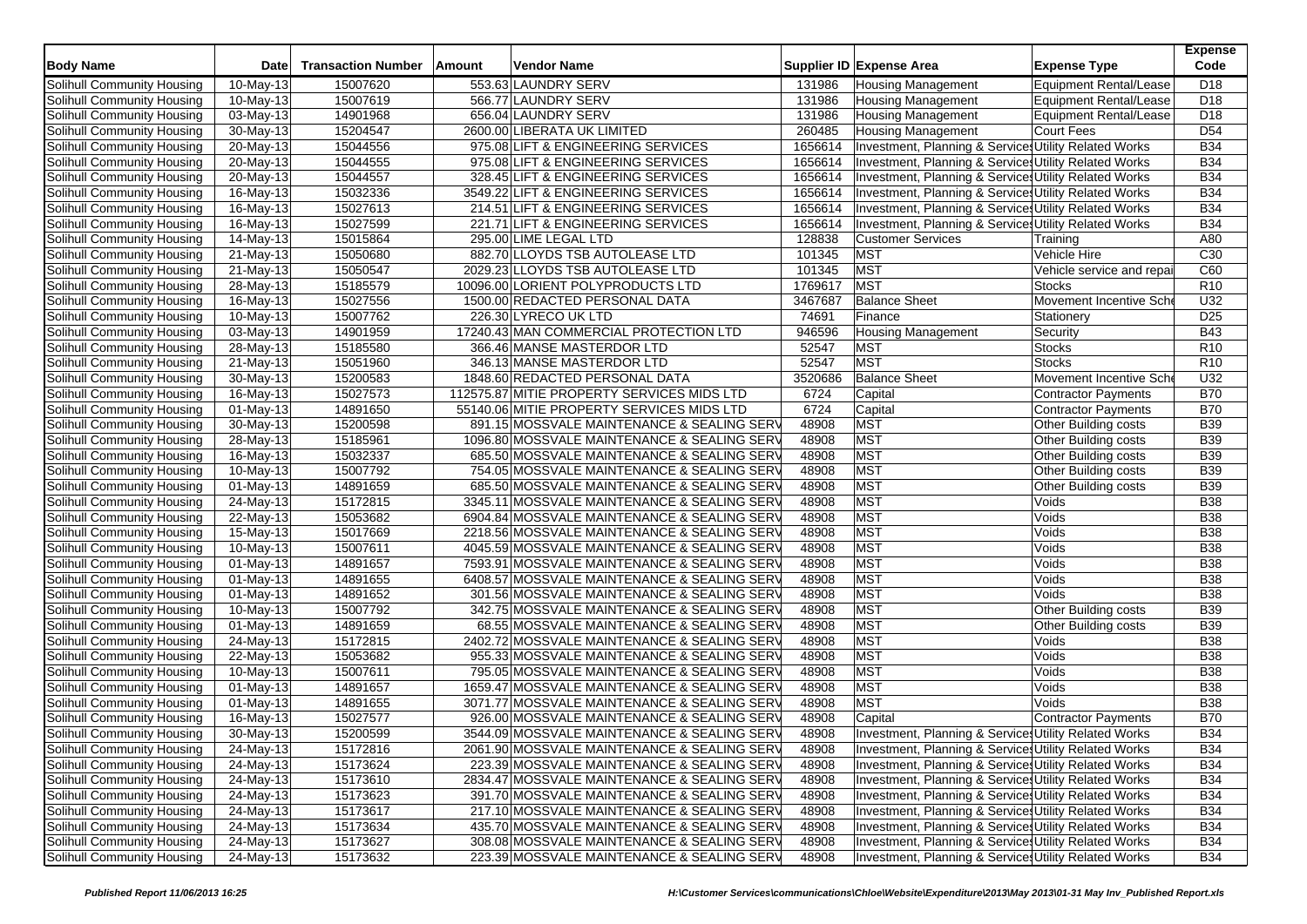| <b>Body Name</b>           | Date         | <b>Transaction Number</b> | Amount | <b>Vendor Name</b>                          |         | Supplier ID Expense Area                              | <b>Expense Type</b>        | <b>Expense</b><br>Code |
|----------------------------|--------------|---------------------------|--------|---------------------------------------------|---------|-------------------------------------------------------|----------------------------|------------------------|
| Solihull Community Housing | 24-May-13    | 15173637                  |        | 223.39 MOSSVALE MAINTENANCE & SEALING SERV  | 48908   | Investment, Planning & Service Utility Related Works  |                            | <b>B34</b>             |
| Solihull Community Housing | $20$ -May-13 | 15044562                  |        | 350.16 MOSSVALE MAINTENANCE & SEALING SERV  | 48908   | Investment, Planning & Service Utility Related Works  |                            | <b>B34</b>             |
| Solihull Community Housing | 17-May-13    | 15036630                  |        | 223.39 MOSSVALE MAINTENANCE & SEALING SERV  | 48908   | Investment, Planning & Services Utility Related Works |                            | <b>B34</b>             |
| Solihull Community Housing | 16-May-13    | 15027744                  |        | 217.10 MOSSVALE MAINTENANCE & SEALING SERV  | 48908   | Investment, Planning & Services Utility Related Works |                            | <b>B34</b>             |
| Solihull Community Housing | 16-May-13    | 15027743                  |        | 224.91 MOSSVALE MAINTENANCE & SEALING SERV  | 48908   | Investment, Planning & Service Utility Related Works  |                            | <b>B34</b>             |
| Solihull Community Housing | 16-May-13    | 15027737                  |        | 509.82 MOSSVALE MAINTENANCE & SEALING SERV  | 48908   | Investment, Planning & Services Utility Related Works |                            | <b>B34</b>             |
| Solihull Community Housing | 16-May-13    | 15027735                  |        | 391.70 MOSSVALE MAINTENANCE & SEALING SERV  | 48908   | Investment, Planning & Service Utility Related Works  |                            | <b>B34</b>             |
| Solihull Community Housing | 16-May-13    | 15027733                  |        | 218.03 MOSSVALE MAINTENANCE & SEALING SERV  | 48908   | Investment, Planning & Services Utility Related Works |                            | <b>B34</b>             |
| Solihull Community Housing | 16-May-13    | 15027724                  |        | 239.10 MOSSVALE MAINTENANCE & SEALING SERV  | 48908   | Investment, Planning & Services Utility Related Works |                            | <b>B34</b>             |
| Solihull Community Housing | 16-May-13    | 15027721                  |        | 267.89 MOSSVALE MAINTENANCE & SEALING SERV  | 48908   | Investment, Planning & Services Utility Related Works |                            | <b>B34</b>             |
| Solihull Community Housing | $16$ -May-13 | 15027719                  |        | 413.70 MOSSVALE MAINTENANCE & SEALING SERV  | 48908   | Investment, Planning & Services Utility Related Works |                            | <b>B34</b>             |
| Solihull Community Housing | 16-May-13    | 15027717                  |        | 223.39 MOSSVALE MAINTENANCE & SEALING SERV  | 48908   | Investment, Planning & Services Utility Related Works |                            | <b>B34</b>             |
| Solihull Community Housing | 16-May-13    | 15027716                  |        | 391.70 MOSSVALE MAINTENANCE & SEALING SERV  | 48908   | Investment, Planning & Services Utility Related Works |                            | <b>B34</b>             |
| Solihull Community Housing | 16-May-13    | 15027714                  |        | 336.99 MOSSVALE MAINTENANCE & SEALING SERV  | 48908   | Investment, Planning & Services Utility Related Works |                            | <b>B34</b>             |
| Solihull Community Housing | 16-May-13    | 15027749                  |        | 223.39 MOSSVALE MAINTENANCE & SEALING SERV  | 48908   | Investment, Planning & Services Utility Related Works |                            | <b>B34</b>             |
| Solihull Community Housing | 14-May-13    | 15015867                  |        | 4279.17 MOSSVALE MAINTENANCE & SEALING SERV | 48908   | Investment, Planning & Services Utility Related Works |                            | <b>B34</b>             |
| Solihull Community Housing | 10-May-13    | 15007608                  |        | 3146.09 MOSSVALE MAINTENANCE & SEALING SERV | 48908   | Investment, Planning & Services Utility Related Works |                            | <b>B34</b>             |
| Solihull Community Housing | 09-May-13    | 14998680                  |        | 223.39 MOSSVALE MAINTENANCE & SEALING SERV  | 48908   | Investment, Planning & Services Utility Related Works |                            | <b>B34</b>             |
| Solihull Community Housing | 09-May-13    | 14998679                  |        | 223.39 MOSSVALE MAINTENANCE & SEALING SERV  | 48908   | Investment, Planning & Services Utility Related Works |                            | <b>B34</b>             |
| Solihull Community Housing | 09-May-13    | 14998674                  |        | 223.39 MOSSVALE MAINTENANCE & SEALING SERV  | 48908   | Investment, Planning & Services Utility Related Works |                            | <b>B34</b>             |
| Solihull Community Housing | 09-May-13    | 14998669                  |        | 242.29 MOSSVALE MAINTENANCE & SEALING SERV  | 48908   | Investment, Planning & Service, Utility Related Works |                            | <b>B34</b>             |
| Solihull Community Housing | 09-May-13    | 14998665                  |        | 217.10 MOSSVALE MAINTENANCE & SEALING SERV  | 48908   | Investment, Planning & Services Utility Related Works |                            | <b>B34</b>             |
|                            |              | 14998688                  |        |                                             |         |                                                       |                            | <b>B34</b>             |
| Solihull Community Housing | 09-May-13    |                           |        | 341.63 MOSSVALE MAINTENANCE & SEALING SERV  | 48908   | Investment, Planning & Services Utility Related Works |                            |                        |
| Solihull Community Housing | 09-May-13    | 14998684                  |        | 223.39 MOSSVALE MAINTENANCE & SEALING SERV  | 48908   | Investment, Planning & Service Utility Related Works  |                            | <b>B34</b>             |
| Solihull Community Housing | 03-May-13    | 14896415                  |        | 3864.75 MOSSVALE MAINTENANCE & SEALING SERV | 48908   | Investment, Planning & Services Utility Related Works |                            | <b>B34</b>             |
| Solihull Community Housing | $01$ -May-13 | 14892592                  |        | 219.94 MOSSVALE MAINTENANCE & SEALING SERV  | 48908   | Investment, Planning & Services Utility Related Works |                            | <b>B34</b>             |
| Solihull Community Housing | $01$ -May-13 | 14892591                  |        | 884.74 MOSSVALE MAINTENANCE & SEALING SERV  | 48908   | Investment, Planning & Services Utility Related Works |                            | <b>B34</b>             |
| Solihull Community Housing | 01-May-13    | 14892590                  |        | 330.85 MOSSVALE MAINTENANCE & SEALING SERV  | 48908   | Investment, Planning & Services Utility Related Works |                            | <b>B34</b>             |
| Solihull Community Housing | $01$ -May-13 | 14892580                  |        | 223.39 MOSSVALE MAINTENANCE & SEALING SERV  | 48908   | Investment, Planning & Services Utility Related Works |                            | <b>B34</b>             |
| Solihull Community Housing | $01$ -May-13 | 14892577                  |        | 217.10 MOSSVALE MAINTENANCE & SEALING SERV  | 48908   | Investment, Planning & Services Utility Related Works |                            | <b>B34</b>             |
| Solihull Community Housing | 14-May-13    | 15015609                  |        | 429.39 MOSSVALE MAINTENANCE & SEALING SERV  | 48908   | Investment, Planning & Services Utility Related Works |                            | <b>B34</b>             |
| Solihull Community Housing | 22-May-13    | 15052626                  |        | 531.73 MOSSVALE MAINTENANCE & SEALING SERV  | 48908   | <b>MST</b>                                            | <b>Internal Works</b>      | <b>B31</b>             |
| Solihull Community Housing | 22-May-13    | 15052625                  |        | 672.76 MOSSVALE MAINTENANCE & SEALING SERV  | 48908   | <b>MST</b>                                            | <b>Internal Works</b>      | <b>B31</b>             |
| Solihull Community Housing | 14-May-13    | 15015614                  |        | 3352.80 MOSSVALE MAINTENANCE & SEALING SERV | 48908   | <b>MST</b>                                            | <b>Internal Works</b>      | <b>B31</b>             |
| Solihull Community Housing | 14-May-13    | 15015612                  |        | 728.29 MOSSVALE MAINTENANCE & SEALING SERV  | 48908   | <b>MST</b>                                            | <b>Internal Works</b>      | <b>B31</b>             |
| Solihull Community Housing | 14-May-13    | 15015611                  |        | 1882.31 MOSSVALE MAINTENANCE & SEALING SERV | 48908   | <b>MST</b>                                            | <b>Internal Works</b>      | <b>B31</b>             |
| Solihull Community Housing | 02-May-13    | 14895991                  |        | 2194.04 MOSSVALE MAINTENANCE & SEALING SERV | 48908   | <b>MST</b>                                            | <b>Internal Works</b>      | <b>B31</b>             |
| Solihull Community Housing | 02-May-13    | 14895990                  |        | 823.55 MOSSVALE MAINTENANCE & SEALING SERV  | 48908   | <b>MST</b>                                            | <b>Internal Works</b>      | <b>B31</b>             |
| Solihull Community Housing | 02-May-13    | 14895989                  |        | 603.27 MOSSVALE MAINTENANCE & SEALING SERV  | 48908   | <b>MST</b>                                            | <b>Internal Works</b>      | <b>B31</b>             |
| Solihull Community Housing | 14-May-13    | 15015613                  |        | 555.58 MOSSVALE MAINTENANCE & SEALING SERV  | 48908   | <b>MST</b>                                            | <b>Internal Works</b>      | <b>B31</b>             |
| Solihull Community Housing | 14-May-13    | 15015610                  |        | 408.21 MOSSVALE MAINTENANCE & SEALING SERV  | 48908   | <b>MST</b>                                            | <b>Internal Works</b>      | <b>B31</b>             |
| Solihull Community Housing | 16-May-13    | 15027575                  |        | 3140.82 MOSSVALE MAINTENANCE & SEALING SERV | 48908   | Capital                                               | Contractor Payments        | <b>B70</b>             |
| Solihull Community Housing | 10-May-13    | 15007794                  |        | 847.84 MOSSVALE MAINTENANCE & SEALING SERV  | 48908   | Capital                                               | Contractor Payments        | <b>B70</b>             |
| Solihull Community Housing | 10-May-13    | 15007796                  |        | 1060.43 MOSSVALE MAINTENANCE & SEALING SERV | 48908   | Capital                                               | <b>Contractor Payments</b> | <b>B70</b>             |
| Solihull Community Housing | 13-May-13    | 15012876                  |        | 3000.00 REDACTED PERSONAL DATA              | 3562687 | <b>Balance Sheet</b>                                  | Movement Incentive Sche    | U32                    |
| Solihull Community Housing | 14-May-13    | 15016037                  |        | 2686.50 REDACTED PERSONAL DATA              | 2196695 | Capital                                               | <b>Contractor Payments</b> | <b>B70</b>             |
| Solihull Community Housing | 13-May-13    | 15012878                  |        | 3000.00 REDACTED PERSONAL DATA              | 3540701 | <b>Balance Sheet</b>                                  | Movement Incentive Sche    | U32                    |
| Solihull Community Housing | 14-May-13    | 15016038                  |        | 4711.88 REDACTED PERSONAL DATA              | 1107597 | Capital                                               | Contractor Payments        | <b>B70</b>             |
| Solihull Community Housing | 07-May-13    | 14905890                  |        | 3000.00 REDACTED PERSONAL DATA              | 3426686 | <b>Balance Sheet</b>                                  | Movement Incentive Sche    | U32                    |
| Solihull Community Housing | 03-May-13    | 14901858                  |        | 500.00 REDACTED PERSONAL DATA               | 3488688 | Housing Management                                    | <b>Tenant Expenses</b>     | D61                    |
| Solihull Community Housing | 03-May-13    | 14896515                  |        | 1914.31 REDACTED PERSONAL DATA              |         | 3467689 Balance Sheet                                 | Movement Incentive Sche    | U32                    |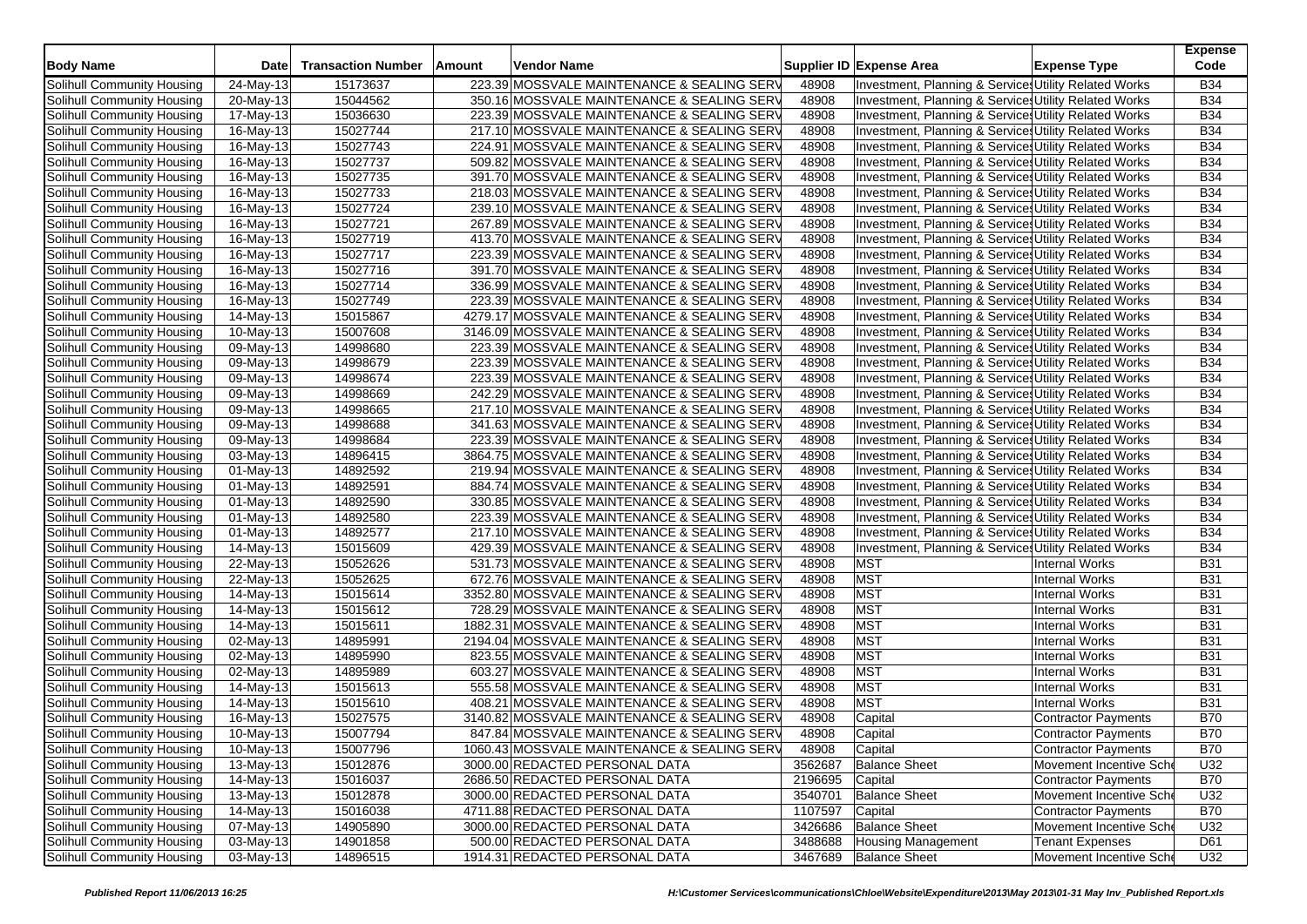| <b>Body Name</b>           | <b>Date</b>             | <b>Transaction Number</b> | Amount | Vendor Name                                 |         | Supplier ID Expense Area  | <b>Expense Type</b>          | <b>Expense</b><br>Code |
|----------------------------|-------------------------|---------------------------|--------|---------------------------------------------|---------|---------------------------|------------------------------|------------------------|
| Solihull Community Housing | 07-May-13               | 14905888                  |        | 2980.79 REDACTED PERSONAL DATA              | 3467688 | <b>Balance Sheet</b>      | Movement Incentive Sche      | U32                    |
| Solihull Community Housing | 16-May-13               | 15026658                  |        | 1984.15 REDACTED PERSONAL DATA              | 3515764 | <b>Balance Sheet</b>      | Movement Incentive Sche      | U32                    |
| Solihull Community Housing | 17-May-13               | 15036597                  |        | 264.43 MTD SCAFFOLDING LTD                  | 233945  | MST                       | <b>External Structures</b>   | <b>B33</b>             |
| Solihull Community Housing | 16-May-13               | 15027561                  |        | 380.79 MTD SCAFFOLDING LTD                  | 233945  | <b>MST</b>                | <b>External Structures</b>   | <b>B33</b>             |
| Solihull Community Housing | 14-May-13               | 15015578                  |        | 710.62 MTD SCAFFOLDING LTD                  | 233945  | <b>MST</b>                | <b>External Structures</b>   | <b>B33</b>             |
| Solihull Community Housing | 14-May-13               | 15015577                  |        | 238.58 MTD SCAFFOLDING LTD                  | 233945  | <b>MST</b>                | <b>External Structures</b>   | <b>B33</b>             |
| Solihull Community Housing | $\overline{1}$ 4-May-13 | 15015574                  |        | 396.72 MTD SCAFFOLDING LTD                  | 233945  | <b>MST</b>                | <b>External Structures</b>   | <b>B33</b>             |
| Solihull Community Housing | 14-May-13               | 15015573                  |        | 529.77 MTD SCAFFOLDING LTD                  | 233945  | <b>MST</b>                | <b>External Structures</b>   | <b>B33</b>             |
| Solihull Community Housing | 14-May-13               | 15015571                  |        | 818.88 MTD SCAFFOLDING LTD                  | 233945  | MST                       | <b>External Structures</b>   | <b>B33</b>             |
| Solihull Community Housing | 14-May-13               | 15015570                  |        | 644.78 MTD SCAFFOLDING LTD                  | 233945  | <b>MST</b>                | <b>External Structures</b>   | <b>B33</b>             |
| Solihull Community Housing | 14-May-13               | 15015568                  |        | 774.88 MTD SCAFFOLDING LTD                  | 233945  | <b>MST</b>                | <b>External Structures</b>   | <b>B33</b>             |
| Solihull Community Housing | 14-May-13               | 15015569                  |        | 380.79 MTD SCAFFOLDING LTD                  | 233945  | MST                       | <b>External Structures</b>   | <b>B33</b>             |
| Solihull Community Housing | 14-May-13               | 15015566                  |        | 461.01 MTD SCAFFOLDING LTD                  | 233945  | <b>MST</b>                | <b>External Structures</b>   | <b>B33</b>             |
| Solihull Community Housing | 14-May-13               | 15015564                  |        | 727.20 MTD SCAFFOLDING LTD                  | 233945  | <b>MST</b>                | <b>External Structures</b>   | <b>B33</b>             |
| Solihull Community Housing | $14$ -May-13            | 15015565                  |        | 392.25 MTD SCAFFOLDING LTD                  | 233945  | <b>MST</b>                | <b>External Structures</b>   | <b>B33</b>             |
| Solihull Community Housing | 14-May-13               | 15015576                  |        | 367.32 MTD SCAFFOLDING LTD                  | 233945  | <b>MST</b>                | <b>External Structures</b>   | <b>B33</b>             |
| Solihull Community Housing | 14-May-13               | 15015567                  |        | 295.73 MTD SCAFFOLDING LTD                  | 233945  | <b>MST</b>                | <b>External Structures</b>   | <b>B33</b>             |
| Solihull Community Housing | 24-May-13               | 15172872                  |        | 379.19 N H LEISURE LTD                      | 2602692 | <b>Housing Management</b> | <b>B&amp;B</b> Accommodation | <b>B23</b>             |
| Solihull Community Housing | 24-May-13               | 15172871                  |        | 379.19 N H LEISURE LTD                      | 2602692 | <b>Housing Management</b> | <b>B&amp;B Accommodation</b> | <b>B23</b>             |
| Solihull Community Housing | 24-May-13               | 15172870                  |        | 350.00 N H LEISURE LTD                      | 2602692 | <b>Housing Management</b> | <b>B&amp;B Accommodation</b> | <b>B23</b>             |
| Solihull Community Housing | 24-May-13               | 15172869                  |        | 320.81 N H LEISURE LTD                      | 2602692 | <b>Housing Management</b> | <b>B&amp;B Accommodation</b> | <b>B23</b>             |
| Solihull Community Housing | 24-May-13               | 15172868                  |        | 291.69 N H LEISURE LTD                      | 2602692 | <b>Housing Management</b> | <b>B&amp;B Accommodation</b> | <b>B23</b>             |
| Solihull Community Housing | 24-May-13               | 15172865                  |        | 233.31 N H LEISURE LTD                      | 2602692 | <b>Housing Management</b> | <b>B&amp;B Accommodation</b> | <b>B23</b>             |
| Solihull Community Housing | 24-May-13               | 15172863                  |        | 233.31 N H LEISURE LTD                      | 2602692 | <b>Housing Management</b> | <b>B&amp;B</b> Accommodation | <b>B23</b>             |
| Solihull Community Housing | 24-May-13               | 15172862                  |        | 233.31 N H LEISURE LTD                      | 2602692 | <b>Housing Management</b> | <b>B&amp;B Accommodation</b> | <b>B23</b>             |
| Solihull Community Housing | 24-May-13               | 15172867                  |        | 233.31 N H LEISURE LTD                      | 2602692 | <b>Housing Management</b> | <b>B&amp;B Accommodation</b> | <b>B23</b>             |
| Solihull Community Housing | 08-May-13               | 14985569                  |        | 433.36 N H LEISURE LTD                      | 2602692 | <b>Housing Management</b> | <b>B&amp;B Accommodation</b> | <b>B23</b>             |
| Solihull Community Housing | 08-May-13               | 14985568                  |        | 379.19 N H LEISURE LTD                      | 2602692 | <b>Housing Management</b> | <b>B&amp;B Accommodation</b> | <b>B23</b>             |
| Solihull Community Housing | 08-May-13               | 14985567                  |        | 379.19 N H LEISURE LTD                      | 2602692 | <b>Housing Management</b> | <b>B&amp;B Accommodation</b> | <b>B23</b>             |
| Solihull Community Housing | 08-May-13               | 14985566                  |        | 379.19 N H LEISURE LTD                      | 2602692 | <b>Housing Management</b> | <b>B&amp;B Accommodation</b> | <b>B23</b>             |
| Solihull Community Housing | 08-May-13               | 14985564                  |        | 379.19 N H LEISURE LTD                      | 2602692 | <b>Housing Management</b> | <b>B&amp;B Accommodation</b> | <b>B23</b>             |
| Solihull Community Housing | 08-May-13               | 14985565                  |        | 379.19 N H LEISURE LTD                      | 2602692 | <b>Housing Management</b> | <b>B&amp;B</b> Accommodation | <b>B23</b>             |
| Solihull Community Housing | 08-May-13               | 14985563                  |        | 379.19 N H LEISURE LTD                      | 2602692 | <b>Housing Management</b> | <b>B&amp;B Accommodation</b> | <b>B23</b>             |
| Solihull Community Housing | 08-May-13               | 14985561                  |        | 350.00 N H LEISURE LTD                      | 2602692 | <b>Housing Management</b> | <b>B&amp;B Accommodation</b> | <b>B23</b>             |
| Solihull Community Housing | 08-May-13               | 14985560                  |        | 325.02 N H LEISURE LTD                      | 2602692 | <b>Housing Management</b> | <b>B&amp;B</b> Accommodation | <b>B23</b>             |
| Solihull Community Housing | 08-May-13               | 14985559                  |        | 320.81 N H LEISURE LTD                      | 2602692 | <b>Housing Management</b> | <b>B&amp;B Accommodation</b> | <b>B23</b>             |
| Solihull Community Housing | 08-May-13               | 14985558                  |        | 233.31 N H LEISURE LTD                      | 2602692 | <b>Housing Management</b> | <b>B&amp;B Accommodation</b> | <b>B23</b>             |
| Solihull Community Housing | 08-May-13               | 14985557                  |        | 233.31 N H LEISURE LTD                      | 2602692 | <b>Housing Management</b> | <b>B&amp;B</b> Accommodation | <b>B23</b>             |
| Solihull Community Housing | 08-May-13               | 14985556                  |        | 233.31 N H LEISURE LTD                      | 2602692 | <b>Housing Management</b> | <b>B&amp;B Accommodation</b> | <b>B23</b>             |
| Solihull Community Housing | 08-May-13               | 14985555                  |        | 233.31 N H LEISURE LTD                      | 2602692 | <b>Housing Management</b> | <b>B&amp;B Accommodation</b> | <b>B23</b>             |
| Solihull Community Housing | 08-May-13               | 14985554                  |        | 233.31 N H LEISURE LTD                      | 2602692 | <b>Housing Management</b> | <b>B&amp;B Accommodation</b> | <b>B23</b>             |
| Solihull Community Housing | 08-May-13               | 14985553                  |        | 233.31 N H LEISURE LTD                      | 2602692 | <b>Housing Management</b> | <b>B&amp;B Accommodation</b> | <b>B23</b>             |
| Solihull Community Housing | 08-May-13               | 14985552                  |        | 233.31 N H LEISURE LTD                      | 2602692 | <b>Housing Management</b> | <b>B&amp;B Accommodation</b> | <b>B23</b>             |
| Solihull Community Housing | 08-May- $\overline{13}$ | 14985551                  |        | 225.00 N H LEISURE LTD                      | 2602692 | <b>Housing Management</b> | <b>B&amp;B Accommodation</b> | <b>B23</b>             |
| Solihull Community Housing | 08-May-13               | 14985550                  |        | 225.00 N H LEISURE LTD                      | 2602692 | <b>Housing Management</b> | <b>B&amp;B Accommodation</b> | <b>B23</b>             |
| Solihull Community Housing | 08-May-13               | 14985549                  |        | 225.00 N H LEISURE LTD                      | 2602692 | <b>Housing Management</b> | <b>B&amp;B Accommodation</b> | <b>B23</b>             |
| Solihull Community Housing | $\overline{03}$ -May-13 | 14901962                  |        | 463.22 NEOPOST LTD                          | 6967    | Finance                   | Postages                     | D <sub>21</sub>        |
| Solihull Community Housing | 07-May-13               | 14906603                  |        | 2575.00 NICHOLLS & CLARKE BUILDING PRODUCTS | 176278  | <b>MST</b>                | <b>Stocks</b>                | R <sub>10</sub>        |
| Solihull Community Housing | 07-May-13               | 14906601                  |        | 380.00 NICHOLLS & CLARKE BUILDING PRODUCTS  | 176278  | <b>MST</b>                | <b>Stocks</b>                | R <sub>10</sub>        |
| Solihull Community Housing | 07-May-13               | 14906599                  |        | 355.00 NICHOLLS & CLARKE BUILDING PRODUCTS  | 176278  | <b>MST</b>                | <b>Stocks</b>                | R <sub>10</sub>        |
| Solihull Community Housing | 07-May-13               | 14906598                  |        | 2575.00 NICHOLLS & CLARKE BUILDING PRODUCTS | 176278  | <b>MST</b>                | <b>Stocks</b>                | <b>R10</b>             |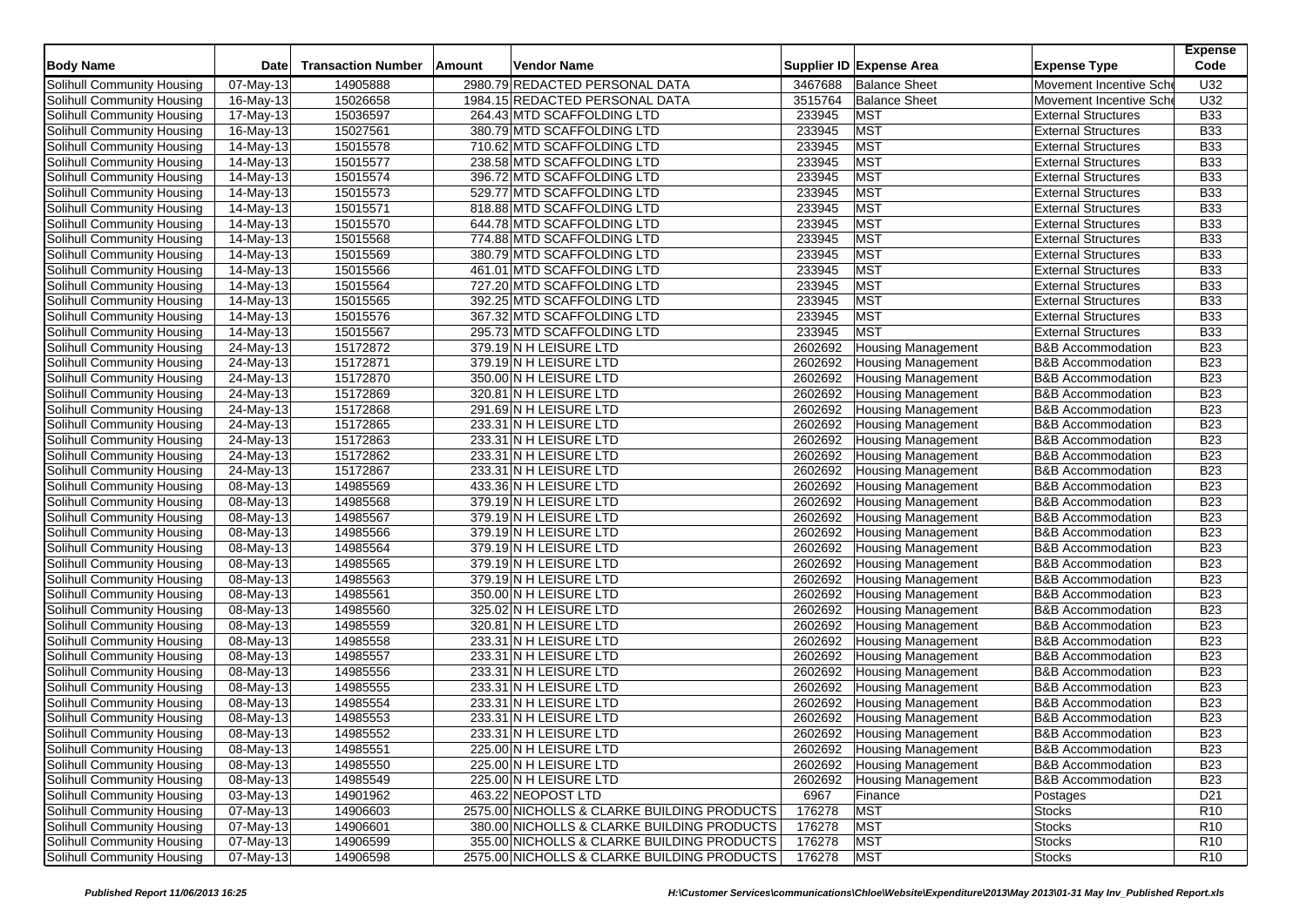| <b>Body Name</b>                  | <b>Date</b>             | <b>Transaction Number</b> | Amount | <b>Vendor Name</b>                            |             | Supplier ID Expense Area                               | <b>Expense Type</b>              | <b>Expense</b><br>Code |
|-----------------------------------|-------------------------|---------------------------|--------|-----------------------------------------------|-------------|--------------------------------------------------------|----------------------------------|------------------------|
| Solihull Community Housing        | 14-May-13               | 15015285                  |        | 750.00 NICOL THOMAS                           | 3393687     | Investment, Planning & Services Other Fees and Charges |                                  | D <sub>59</sub>        |
| Solihull Community Housing        | 14-May-13               | 15015284                  |        | 1000.00 NICOL THOMAS                          | 3393687     | Investment, Planning & Services Other Fees and Charges |                                  | D <sub>59</sub>        |
| Solihull Community Housing        | $28-May-13$             | 15180572                  |        | 1795.08 NOVUS PROPERTY SOLUTIONS              | 3522686 MST |                                                        | <b>Internal Works</b>            | <b>B31</b>             |
| Solihull Community Housing        | 22-May-13               | 15052629                  |        | 226.32 NOVUS PROPERTY SOLUTIONS               | 3522686     | <b>MST</b>                                             | <b>Internal Works</b>            | <b>B31</b>             |
| Solihull Community Housing        | 22-May-13               | 15052628                  |        | 1283.96 NOVUS PROPERTY SOLUTIONS              | 3522686     | <b>MST</b>                                             | <b>Internal Works</b>            | <b>B31</b>             |
| Solihull Community Housing        | $\overline{17}$ -May-13 | 15036649                  |        | 1410.71 NOVUS PROPERTY SOLUTIONS              | 3522686     | <b>MST</b>                                             | <b>Internal Works</b>            | <b>B31</b>             |
| Solihull Community Housing        | 17-May-13               | 15036648                  |        | 403.06 NOVUS PROPERTY SOLUTIONS               | 3522686     | <b>MST</b>                                             | <b>Internal Works</b>            | <b>B31</b>             |
| Solihull Community Housing        | 17-May-13               | 15036646                  |        | 1501.99 NOVUS PROPERTY SOLUTIONS              | 3522686     | <b>MST</b>                                             | <b>Internal Works</b>            | <b>B31</b>             |
| Solihull Community Housing        | 17-May-13               | 15036645                  |        | 1420.53 NOVUS PROPERTY SOLUTIONS              | 3522686     | <b>MST</b>                                             | <b>Internal Works</b>            | <b>B31</b>             |
| Solihull Community Housing        | 17-May-13               | 15036644                  |        | 472.52 NOVUS PROPERTY SOLUTIONS               | 3522686     | <b>MST</b>                                             | <b>Internal Works</b>            | <b>B31</b>             |
| Solihull Community Housing        | 17-May-13               | 15036643                  |        | 403.06 NOVUS PROPERTY SOLUTIONS               | 3522686     | <b>MST</b>                                             | <b>Internal Works</b>            | <b>B31</b>             |
| Solihull Community Housing        | 16-May-13               | 15027777                  |        | 238.20 NOVUS PROPERTY SOLUTIONS               | 3522686     | <b>MST</b>                                             | <b>Internal Works</b>            | <b>B31</b>             |
| Solihull Community Housing        | 16-May-13               | 15027794                  |        | 222.32 NOVUS PROPERTY SOLUTIONS               | 3522686     | <b>MST</b>                                             | <b>Internal Works</b>            | <b>B31</b>             |
| Solihull Community Housing        | 16-May-13               | 15027793                  |        | 285.84 NOVUS PROPERTY SOLUTIONS               | 3522686     | <b>MST</b>                                             | <b>Internal Works</b>            | <b>B31</b>             |
| Solihull Community Housing        | 16-May-13               | 15027788                  |        | 474.46 NOVUS PROPERTY SOLUTIONS               | 3522686     | <b>MST</b>                                             | <b>Internal Works</b>            | <b>B31</b>             |
| Solihull Community Housing        | 16-May-13               | 15027785                  |        | 254.08 NOVUS PROPERTY SOLUTIONS               | 3522686     | <b>MST</b>                                             | <b>Internal Works</b>            | <b>B31</b>             |
| Solihull Community Housing        | 14-May-13               | 15015620                  |        | 676.38 NOVUS PROPERTY SOLUTIONS               | 3522686     | <b>MST</b>                                             | <b>Internal Works</b>            | <b>B31</b>             |
| Solihull Community Housing        | 24-May-13               | 15172874                  |        | 210.00 NOWMEDICAL                             | 123622      | <b>Housing Management</b>                              | <b>Tenant Medicals</b>           | D63                    |
| Solihull Community Housing        | 30-May-13               | 15199604                  |        | 1947.15 NPOWER BUSINESS & SOCIAL HOUSING LTI  | 2846690     | Capital                                                | <b>Contractor Payments</b>       | <b>B70</b>             |
| Solihull Community Housing        | 17-May-13               | 15036642                  |        | 1891.07 NPOWER BUSINESS & SOCIAL HOUSING LTI  | 2846690     | Capital                                                | Contractor Payments              | <b>B70</b>             |
| Solihull Community Housing        | 17-May-13               | 15036640                  |        | 2056.09 NPOWER BUSINESS & SOCIAL HOUSING LTI  | 2846690     | Capital                                                | Contractor Payments              | <b>B70</b>             |
| Solihull Community Housing        | $\overline{01-M}$ ay-13 | 14892605                  |        | 2084.06 NPOWER BUSINESS & SOCIAL HOUSING LTI  | 2846690     | Capital                                                | <b>Contractor Payments</b>       | <b>B70</b>             |
| Solihull Community Housing        | 14-May-13               | 15015283                  |        | 510.29 NPOWER BUSINESS & SOCIAL HOUSING LTI   | 2846690     | <b>MST</b>                                             | Voids                            | <b>B38</b>             |
| Solihull Community Housing        | 14-May-13               | 15015924                  |        | 547.73 NPOWER BUSINESS & SOCIAL HOUSING LTI   | 2846690     | <b>MST</b>                                             | Voids                            | <b>B38</b>             |
| Solihull Community Housing        | 01-May-13               | 14891661                  |        | 353.02 NPOWER BUSINESS & SOCIAL HOUSING LTI   | 2846690     | <b>MST</b>                                             | Voids                            | <b>B38</b>             |
| Solihull Community Housing        | 14-May-13               | 15015925                  |        | 47531.73 NPOWER BUSINESS & SOCIAL HOUSING LTI | 2846690     | Investment, Planning & Services Utility Related Works  |                                  | <b>B34</b>             |
| Solihull Community Housing        | 09-May-13               | 14998689                  |        | 251.57 NPOWER BUSINESS & SOCIAL HOUSING LTI   | 2846690     | Investment, Planning & Services Utility Related Works  |                                  | <b>B34</b>             |
| Solihull Community Housing        | $\overline{17}$ -May-13 | 15041550                  |        | 5849.97 NPOWER BUSINESS & SOCIAL HOUSING LTI  | 2846690     | Investment, Planning & Services Utility Related Works  |                                  | <b>B34</b>             |
| Solihull Community Housing        | 14-May-13               | 15015923                  |        | 1051.54 NPOWER BUSINESS & SOCIAL HOUSING LTI  | 2846690     | Investment, Planning & Services Utility Related Works  |                                  | <b>B34</b>             |
| Solihull Community Housing        | 10-May-13               | 15007770                  |        | 8128.12 NPOWER BUSINESS & SOCIAL HOUSING LTI  | 2846690     | Investment, Planning & Services Utility Related Works  |                                  | <b>B34</b>             |
| Solihull Community Housing        | $\overline{0}$ 3-May-13 | 14896416                  |        | 6536.60 NPOWER BUSINESS & SOCIAL HOUSING LTI  | 2846690     | Investment, Planning & Services Utility Related Works  |                                  | <b>B34</b>             |
| Solihull Community Housing        | 24-May-13               | 15173639                  |        | 3857.03 NPOWER BUSINESS & SOCIAL HOUSING LTI  | 2846690     | <b>MST</b>                                             | <b>Internal Works</b>            | <b>B31</b>             |
| Solihull Community Housing        | 24-May-13               | 15173638                  |        | 3889.31 NPOWER BUSINESS & SOCIAL HOUSING LTI  | 2846690     | <b>MST</b>                                             | <b>Internal Works</b>            | <b>B31</b>             |
| Solihull Community Housing        | 14-May-13               | 15015615                  |        | 341.03 NPOWER BUSINESS & SOCIAL HOUSING LTI   | 2846690     | <b>MST</b>                                             | <b>Internal Works</b>            | <b>B31</b>             |
| Solihull Community Housing        | 09-May-13               | 14998692                  |        | 3790.22 NPOWER BUSINESS & SOCIAL HOUSING LTI  | 2846690     | <b>MST</b>                                             | <b>Internal Works</b>            | <b>B31</b>             |
| Solihull Community Housing        | 09-May-13               | 14998691                  |        | 3688.24 NPOWER BUSINESS & SOCIAL HOUSING LTI  | 2846690     | <b>MST</b>                                             | <b>Internal Works</b>            | <b>B31</b>             |
| Solihull Community Housing        | 09-May-13               | 14998690                  |        | 1688.83 NPOWER BUSINESS & SOCIAL HOUSING LTI  | 2846690     | <b>MST</b>                                             | <b>Internal Works</b>            | <b>B31</b>             |
| Solihull Community Housing        | 03-May-13               | 14896418                  |        | 705.00 OCEAN MEDIA GROUP LTD                  | 181618      | <b>Central Administration</b>                          | Conferences                      | D <sub>56</sub>        |
| Solihull Community Housing        | 03-May-13               | 14896418                  |        | 450.00 OCEAN MEDIA GROUP LTD                  | 181618      | <b>Central Administration</b>                          | Conferences                      | D <sub>56</sub>        |
| Solihull Community Housing        | 03-May-13               | 14901965                  |        | 230.55 OFFICE DEPOT UK LTD                    | 115453      | Finance                                                | Stationery                       | D <sub>25</sub>        |
| Solihull Community Housing        | 13-May-13               | 15012711                  |        | 835.72 OFFICEXPRESS EUROPE LTD                | 162258      | Finance                                                | <b>ICT Consumables</b>           | D <sub>33</sub>        |
| Solihull Community Housing        | 03-May-13               | 14901966                  |        | 230.00 OFFICEXPRESS EUROPE LTD                | 162258      | Finance                                                | <b>ICT Consumables</b>           | D33                    |
| Solihull Community Housing        | 29-May-13               | 15195555                  |        | 1600.00 OMFAX SYSTEMS LTD                     | 97459       | Capital                                                | <b>IT Services and consultar</b> | D38                    |
| Solihull Community Housing        | 16-May-13               | 15027660                  |        | 318.19 OPENVIEW SECURITY SOLUTIONS LTD        | 2385686     | Investment, Planning & Service: Utility Related Works  |                                  | <b>B34</b>             |
| Solihull Community Housing        | 14-May-13               | 15015608                  |        | 318.21 OPENVIEW SECURITY SOLUTIONS LTD        | 2385686     | Investment, Planning & Services Utility Related Works  |                                  | <b>B34</b>             |
| Solihull Community Housing        | 14-May-13               | 15015605                  |        | 334.16 OPENVIEW SECURITY SOLUTIONS LTD        | 2385686     | Investment, Planning & Services Utility Related Works  |                                  | <b>B34</b>             |
| Solihull Community Housing        | 21-May-13               | 15051967                  |        | 7735.70 PACE PETROLEUM LTD                    | 112230      | <b>MST</b>                                             | <b>Stocks</b>                    | R <sub>10</sub>        |
| Solihull Community Housing        | 21-May-13               | 15050685                  |        | 333.00 PAKAWASTE LTD                          | 7167        | #N/A                                                   | <b>Contractor Payments</b>       | <b>B70</b>             |
| Solihull Community Housing        | 21-May-13               | 15050693                  |        | 11326.53 PINNACLE HOUSING LTD                 | 280244      | <b>MST</b>                                             | Voids                            | <b>B38</b>             |
| <b>Solihull Community Housing</b> | 21-May-13               | 15050693                  |        | 3182.58 PINNACLE HOUSING LTD                  | 280244      | <b>MST</b>                                             | Voids                            | <b>B</b> 38            |
| Solihull Community Housing        |                         | 15015288                  |        | 8489.14 PINNACLE HOUSING LTD                  | 280244      | <b>Balance Sheet</b>                                   | Creditors                        | <b>S08</b>             |
|                                   | 14-May-13               |                           |        |                                               |             |                                                        |                                  |                        |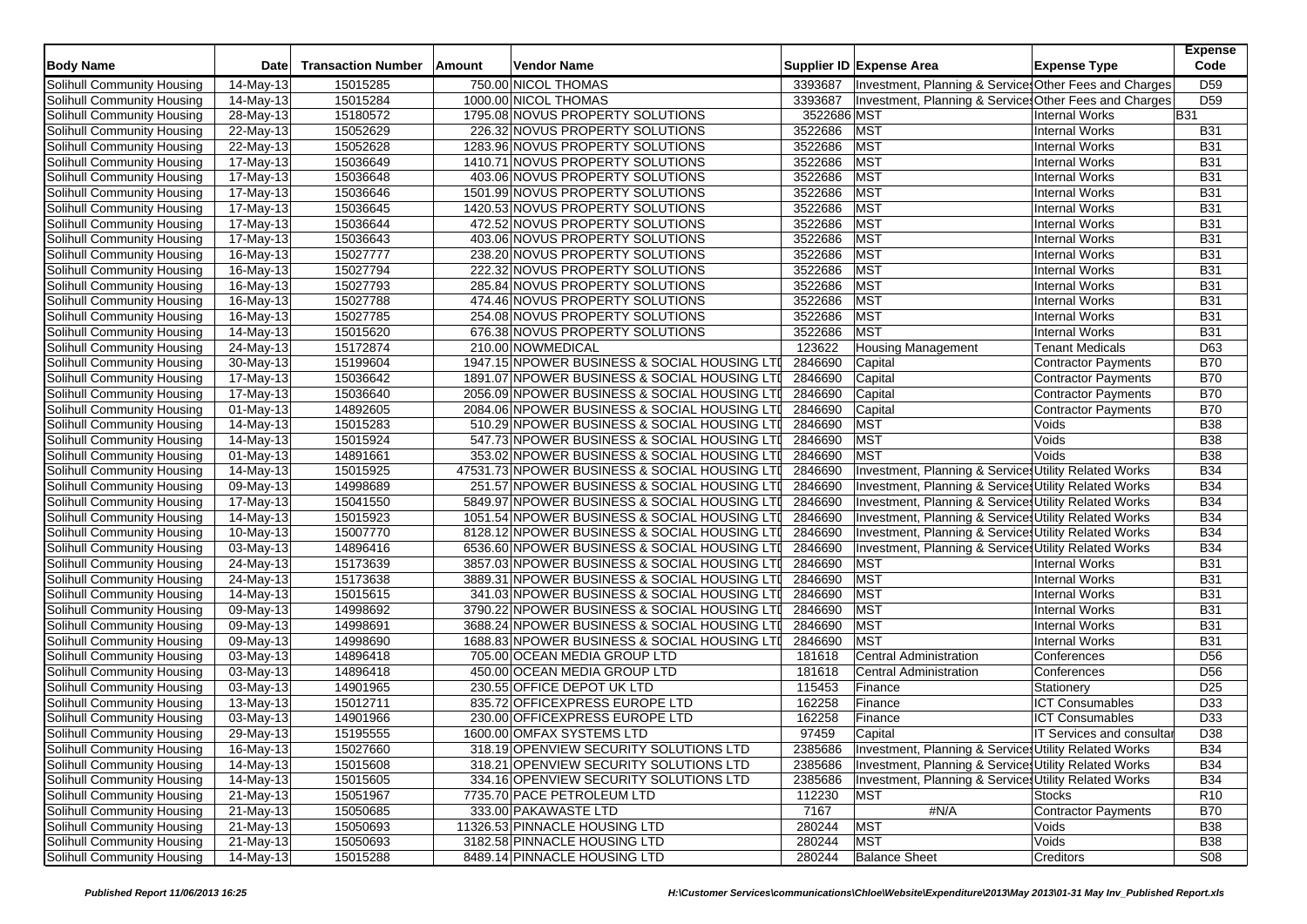| <b>Body Name</b>                  | <b>Date</b>             | <b>Transaction Number</b> | Amount      | <b>Vendor Name</b>                       |         | Supplier ID Expense Area                               | <b>Expense Type</b>          | <b>Expense</b><br>Code |
|-----------------------------------|-------------------------|---------------------------|-------------|------------------------------------------|---------|--------------------------------------------------------|------------------------------|------------------------|
| Solihull Community Housing        | 14-May-13               | 15015287                  |             | 53607.03 PINNACLE HOUSING LTD            | 280244  | <b>Balance Sheet</b>                                   | Creditors                    | S08                    |
| Solihull Community Housing        | 03-May-13               | 14896419                  |             | 40683.71 PINNACLE HOUSING LTD            | 280244  | <b>Balance Sheet</b>                                   | Creditors                    | S08                    |
| Solihull Community Housing        | 03-May-13               | 14896419                  |             | 12923.32 PINNACLE HOUSING LTD            | 280244  | <b>Balance Sheet</b>                                   | Creditors                    | <b>S08</b>             |
| Solihull Community Housing        | $\overline{15}$ -May-13 | 15017708                  |             | 2999.71 PINNACLE HOUSING LTD             | 280244  | Finance                                                | Cleaning                     | <b>B50</b>             |
| Solihull Community Housing        | 14-May-13               | 15015289                  |             | 2169.23 QUALITY GAS AUDIT SERVICES LTD   | 118053  | Investment, Planning & Services Utility Related Works  |                              | <b>B34</b>             |
| Solihull Community Housing        | 22-May-13               | 15052638                  |             | 525.00 R J EVANS KNOWLES & PARTNERS      | 7412    | Capital                                                | Contractor Payments          | <b>B70</b>             |
| Solihull Community Housing        | 22-May-13               | 15052637                  |             | 483.00 R J EVANS KNOWLES & PARTNERS      | 7412    | Capital                                                | Contractor Payments          | <b>B70</b>             |
| Solihull Community Housing        | 14-May-13               | 15015623                  |             | 500.00 R J EVANS KNOWLES & PARTNERS      | 7412    | Capital                                                | <b>Contractor Payments</b>   | <b>B70</b>             |
| Solihull Community Housing        | 14-May-13               | 15015622                  |             | 550.00 R J EVANS KNOWLES & PARTNERS      | 7412    | Capital                                                | <b>Contractor Payments</b>   | <b>B70</b>             |
| Solihull Community Housing        | $\overline{14}$ -May-13 | 15015624                  |             | 250.00 R J EVANS KNOWLES & PARTNERS      | 7412    | Capital                                                | Contractor Payments          | <b>B70</b>             |
| Solihull Community Housing        | 13-May-13               | 15012720                  |             | 381.88 RAPIDE COMMUNICATION LIMITED      | 219590  | <b>MST</b>                                             | Telephones                   | D40                    |
| Solihull Community Housing        | 22-May-13               | 15053686                  |             | 323.62 REED                              | 260459  | <b>Customer Services</b>                               | Agency Staff                 | A60                    |
| Solihull Community Housing        | 21-May-13               | 15050695                  |             | 405.89 REED                              | 260459  | <b>Customer Services</b>                               | <b>Agency Staff</b>          | A60                    |
| Solihull Community Housing        | 10-May-13               | 15007626                  | 405.89 REED |                                          | 260459  | <b>Customer Services</b>                               | Agency Staff                 | A60                    |
| Solihull Community Housing        | 10-May-13               | 15007624                  |             | 405.89 REED                              | 260459  | <b>Customer Services</b>                               | <b>Agency Staff</b>          | A60                    |
| Solihull Community Housing        | 16-May-13               | 15027578                  |             | 905.20 REED                              | 260459  | Investment, Planning & Services Agency Staff           |                              | A60                    |
| Solihull Community Housing        |                         | 15007799                  | 905.20 REED |                                          | 260459  | Investment, Planning & Services Agency Staff           |                              | A60                    |
| Solihull Community Housing        | 10-May-13               | 14896422                  | 905.20 REED |                                          | 260459  | Investment, Planning & Services Agency Staff           |                              | A60                    |
|                                   | 03-May-13               |                           | 905.20 REED |                                          |         |                                                        |                              |                        |
| Solihull Community Housing        | 03-May-13               | 14896420                  |             | 240.00 RESOURCING GROUP                  | 260459  | Investment, Planning & Services Agency Staff           |                              | A60<br>A60             |
| Solihull Community Housing        | 17-May-13               | 15036824                  |             |                                          | 131156  | <b>MST</b>                                             | <b>Agency Staff</b>          |                        |
| Solihull Community Housing        | 13-May-13               | 15012719                  |             | 592.00 RESOURCING GROUP                  | 131156  | <b>MST</b>                                             | <b>Agency Staff</b>          | A60                    |
| Solihull Community Housing        | 03-May-13               | 14902145                  |             | 592.00 RESOURCING GROUP                  | 131156  | <b>MST</b>                                             | <b>Agency Staff</b>          | A60                    |
| Solihull Community Housing        | 02-May-13               | 14896551                  |             | 592.00 RESOURCING GROUP                  | 131156  | <b>MST</b>                                             | Agency Staff                 | A60                    |
| Solihull Community Housing        | 02-May-13               | 14896552                  |             | 472.00 RESOURCING GROUP                  | 131156  | <b>MST</b>                                             | <b>Agency Staff</b>          | A60                    |
| Solihull Community Housing        | 22-May-13               | 15053704                  |             | 795.80 RESOURCING GROUP                  | 131156  | Investment, Planning & Services Agency Staff           |                              | A60                    |
| Solihull Community Housing        | 16-May-13               | 15027580                  |             | 978.50 RESOURCING GROUP                  | 131156  | Investment, Planning & Services Agency Staff           |                              | A60                    |
| Solihull Community Housing        | 13-May-13               | 15012718                  |             | 978.15 RESOURCING GROUP                  | 131156  | Investment, Planning & Services Agency Staff           |                              | A60                    |
| Solihull Community Housing        | 03-May-13               | 14902146                  |             | 980.95 RESOURCING GROUP                  | 131156  | Investment, Planning & Services Agency Staff           |                              | A60                    |
| Solihull Community Housing        | 01-May-13               | 14891668                  |             | 631.25 RESOURCING GROUP                  | 131156  | Investment, Planning & Services Agency Staff           |                              | A60                    |
| Solihull Community Housing        | $13-May-13$             | 15012908                  |             | 216.00 REYNOLDS SIGNS                    | 7530    | <b>MST</b>                                             | <b>Stocks</b>                | R <sub>10</sub>        |
| Solihull Community Housing        | 29-May-13               | 15195557                  |             | 711.45 ROBERT HALF INTERNATIONAL         | 15169   | Finance                                                | <b>Agency Staff</b>          | A60                    |
| Solihull Community Housing        | 21-May-13               | 15050696                  |             | 976.50 ROBERT HALF INTERNATIONAL         | 15169   | Finance                                                | <b>Agency Staff</b>          | A60                    |
| Solihull Community Housing        | 14-May-13               | 15015292                  |             | 1158.13 ROBERT HALF INTERNATIONAL        | 15169   | Finance                                                | <b>Agency Staff</b>          | A60                    |
| Solihull Community Housing        | 10-May-13               | 15007630                  |             | 1104.28 ROBERT HALF INTERNATIONAL        | 15169   | Finance                                                | <b>Agency Staff</b>          | A60                    |
| Solihull Community Housing        | $01$ -May-13            | 14891669                  |             | 1143.90 ROBERT HALF INTERNATIONAL        | 15169   | Finance                                                | <b>Agency Staff</b>          | A60                    |
| Solihull Community Housing        | 03-May-13               | 14902147                  |             | 243.76 ROBERT HALF INTERNATIONAL         | 15169   | Investment, Planning & Services Pay: APT & C           |                              | A10                    |
| Solihull Community Housing        | 30-May-13               | 15200604                  |             | 221.60 ROBERT HALF INTERNATIONAL         | 15169   | Investment, Planning & Service: Agency Staff           |                              | A60                    |
| Solihull Community Housing        | 16-May-13               | 15027581                  |             | 9.95 SAFETYSHOP                          | 198217  | <b>Housing Management</b>                              | Clothing                     | D <sub>15</sub>        |
| Solihull Community Housing        | 16-May-13               | 15027581                  |             | 319.00 SAFETYSHOP                        | 198217  | <b>Housing Management</b>                              | Clothing                     | D <sub>15</sub>        |
| Solihull Community Housing        | 16-May-13               | 15032340                  |             | 1469.88 SCCI ALPHATRACK LTD              | 2490687 | Investment, Planning & Services Utility Related Works  |                              | <b>B34</b>             |
| Solihull Community Housing        | 16-May-13               | 15027554                  |             | 1449585.89 SEVERN TRENT WATER            | 22561   | <b>Balance Sheet</b>                                   | <b>Tenants Water Charges</b> | U28                    |
| Solihull Community Housing        | 16-May-13               | 15032339                  |             | 1080.75 SEVERN TRENT WATER LTD           | 7745    | Finance                                                | <b>NNDR</b>                  | <b>B20</b>             |
| Solihull Community Housing        | 24-May-13               | 15172879                  |             | 108.55 SHIFNAL ENVIRONMENTAL SAFETY LTD  | 1050596 | Capital                                                | Contractor Payments          | <b>B70</b>             |
| Solihull Community Housing        | 24-May-13               | 15172879                  |             | 3673.98 SHIFNAL ENVIRONMENTAL SAFETY LTD | 1050596 | <b>MST</b>                                             | Internal Works               | <b>B31</b>             |
| Solihull Community Housing        | 10-May-13               | 15007631                  |             | 2980.31 SITEXORBIS                       | 234075  | <b>Customer Services</b>                               | Other Fees and Charges       | D <sub>59</sub>        |
| Solihull Community Housing        | 10-May-13               | 15007631                  |             | 308.33 SITEXORBIS                        | 234075  | <b>Customer Services</b>                               | Fees & Charges               | 120                    |
| Solihull Community Housing        | 24-May-13               | 15172881                  |             | 1150.00 SMITHY'S HOTEL                   | 226791  | <b>Housing Management</b>                              | <b>B&amp;B Accommodation</b> | <b>B23</b>             |
| Solihull Community Housing        | 13-May-13               | 15012824                  |             | 12.98 SOLIHULL COMMUNITY HOUSING         | 102685  | Finance                                                | Devolved Charges: Other      | H <sub>20</sub>        |
| Solihull Community Housing        | 13-May-13               | 15012824                  |             | 294.91 SOLIHULL COMMUNITY HOUSING        | 102685  | Finance                                                | Devolved Charges: Other      | H <sub>20</sub>        |
| <b>Solihull Community Housing</b> | 13-May-13               | 15012824                  |             | 22.76 SOLIHULL COMMUNITY HOUSING         | 102685  | Investment, Planning & Service Devolved Charges: Other |                              | H20                    |
| Solihull Community Housing        | 13-May-13               | 15012879                  |             | 35.29 SOLIHULL COMMUNITY HOUSING         | 102685  | <b>MST</b>                                             | <b>Materials</b>             | D <sub>13</sub>        |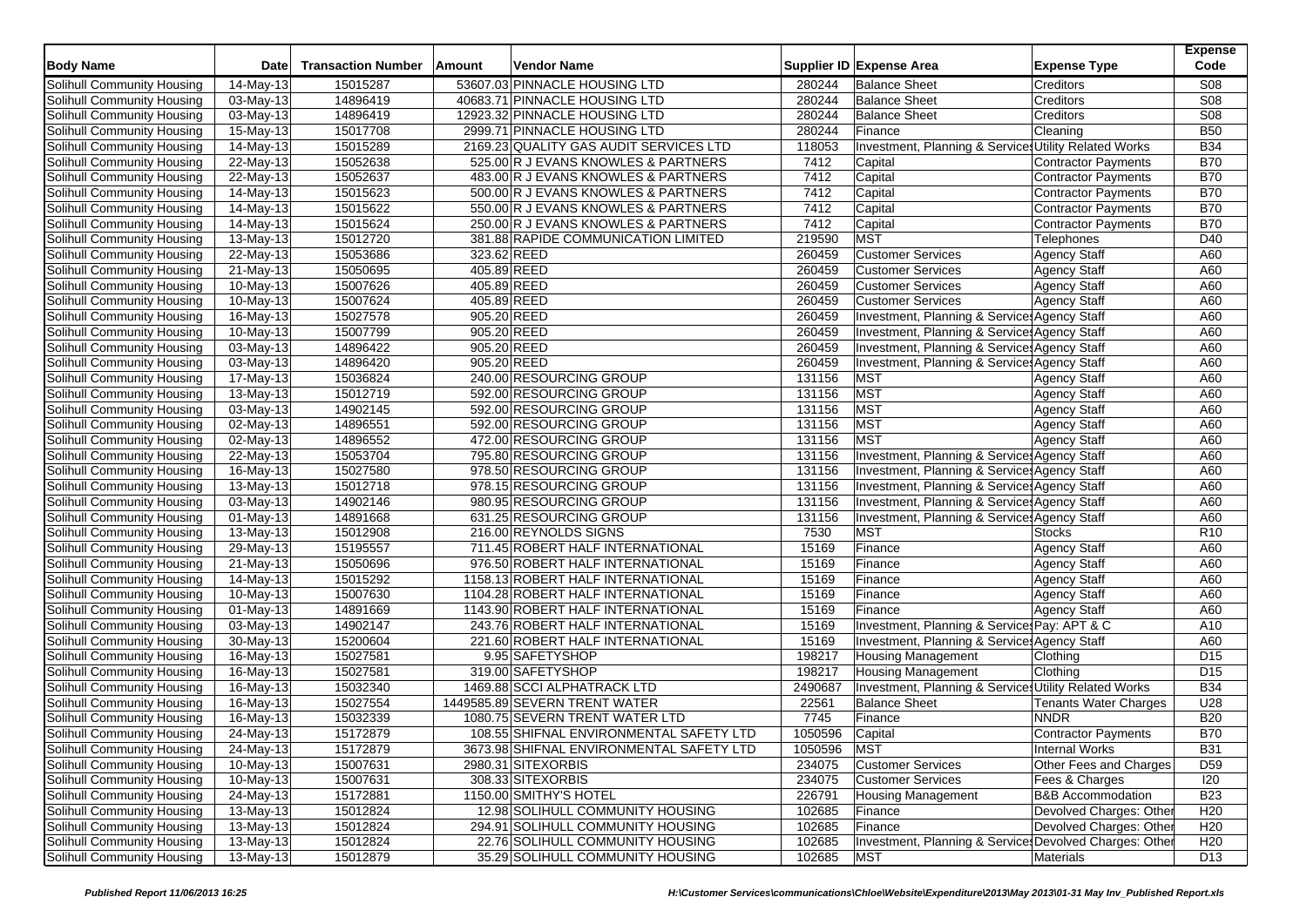| <b>Body Name</b>                  | <b>Date</b>             | <b>Transaction Number</b> | Amount | <b>Vendor Name</b>                         |        | Supplier ID Expense Area                 | <b>Expense Type</b>               | <b>Expense</b><br>Code |
|-----------------------------------|-------------------------|---------------------------|--------|--------------------------------------------|--------|------------------------------------------|-----------------------------------|------------------------|
| Solihull Community Housing        | 13-May-13               | 15012879                  |        | 131.00 SOLIHULL COMMUNITY HOUSING          | 102685 | <b>MST</b>                               | Materials                         | D <sub>13</sub>        |
| Solihull Community Housing        | $13$ -May-13            | 15012879                  |        | 10.34 SOLIHULL COMMUNITY HOUSING           | 102685 | MST                                      | <b>Materials</b>                  | D <sub>13</sub>        |
| Solihull Community Housing        | 13-May-13               | 15012879                  |        | 14.15 SOLIHULL COMMUNITY HOUSING           | 102685 | <b>MST</b>                               | <b>Office Expenses</b>            | D <sub>20</sub>        |
| Solihull Community Housing        | 13-May-13               | 15012879                  |        | 57.37 SOLIHULL COMMUNITY HOUSING           | 102685 | <b>MST</b>                               | <b>Office Expenses</b>            | D <sub>20</sub>        |
| Solihull Community Housing        | $13$ -May-13            | 15012879                  |        | 8.00 SOLIHULL COMMUNITY HOUSING            | 102685 | <b>MST</b>                               | <b>Office Expenses</b>            | D <sub>20</sub>        |
| Solihull Community Housing        | 14-May-13               | 15015159                  |        | 1700.00 SOLIHULL MBC                       | 80026  | Capital                                  | <b>Contractor Payments</b>        | <b>B70</b>             |
| Solihull Community Housing        | $\overline{07}$ -May-13 | 14905900                  |        | 1386.00 SOLIHULL MBC                       | 69188  | Finance                                  | <b>NNDR</b>                       | <b>B20</b>             |
| Solihull Community Housing        | 10-May-13               | 15007632                  |        | 512.19 SOLIHULL MBC                        | 69188  | <b>Housing Management</b>                | <b>Council Tax</b>                | <b>B21</b>             |
| Solihull Community Housing        | 10-May-13               | 15007627                  |        | 617.53 SOLIHULL MBC                        | 69188  | <b>Housing Management</b>                | Council Tax                       | <b>B21</b>             |
| Solihull Community Housing        | $10$ -May-13            | 15007629                  |        | 600.77 SOLIHULL MBC                        | 69188  | <b>Housing Management</b>                | Council Tax                       | <b>B21</b>             |
| Solihull Community Housing        | 24-May-13               | 15173044                  |        | 897.17 SOLIHULL MBC                        | 69188  | <b>Housing Management</b>                | <b>Council Tax</b>                | <b>B21</b>             |
| Solihull Community Housing        | 24-May-13               | 15173021                  |        | 1136.00 SOLIHULL MBC                       | 69188  | <b>Housing Management</b>                | Council Tax                       | <b>B21</b>             |
| <b>Solihull Community Housing</b> | 24-May-13               | 15173025                  |        | 993.99 SOLIHULL MBC                        | 69188  | <b>Housing Management</b>                | Council Tax                       | <b>B21</b>             |
| Solihull Community Housing        | 24-May-13               | 15173043                  |        | 909.80 SOLIHULL MBC                        | 69188  | <b>Housing Management</b>                | Council Tax                       | <b>B21</b>             |
| Solihull Community Housing        | 24-May-13               | 15173035                  |        | 885.26 SOLIHULL MBC                        | 69188  | <b>Housing Management</b>                | <b>Council Tax</b>                | <b>B21</b>             |
| Solihull Community Housing        | 08-May-13               | 14989750                  |        | 885.98 SOLIHULL MBC                        | 69188  | <b>Housing Management</b>                | Council Tax                       | <b>B21</b>             |
| Solihull Community Housing        |                         | 14989748                  |        | 932.95 SOLIHULL MBC                        | 69188  | <b>Housing Management</b>                | Council Tax                       | <b>B21</b>             |
| Solihull Community Housing        | 08-May-13               | 14989746                  |        | 1181.31 SOLIHULL MBC                       | 69188  |                                          | Council Tax                       | <b>B21</b>             |
| Solihull Community Housing        | 08-May-13               |                           |        |                                            |        | <b>Housing Management</b>                |                                   | <b>B21</b>             |
|                                   | 08-May-13               | 14989739                  |        | 1033.64 SOLIHULL MBC                       | 69188  | <b>Housing Management</b>                | Council Tax<br><b>Council Tax</b> | <b>B21</b>             |
| Solihull Community Housing        | 08-May-13               | 14989745                  |        | 904.42 SOLIHULL MBC                        | 69188  | <b>Housing Management</b>                |                                   |                        |
| Solihull Community Housing        | 08-May-13               | 14913249                  |        | 1158.65 SOLIHULL MBC                       | 69188  | <b>Housing Management</b>                | Council Tax                       | <b>B21</b>             |
| Solihull Community Housing        | 07-May-13               | 14905914                  |        | 932.95 SOLIHULL MBC                        | 69188  | <b>Housing Management</b>                | Council Tax                       | <b>B21</b>             |
| Solihull Community Housing        | 07-May-13               | 14905913                  |        | 1033.64 SOLIHULL MBC                       | 69188  | <b>Housing Management</b>                | <b>Council Tax</b>                | <b>B21</b>             |
| Solihull Community Housing        | 07-May-13               | 14905911                  |        | 920.57 SOLIHULL MBC                        | 69188  | Housing Management                       | Council Tax                       | <b>B21</b>             |
| Solihull Community Housing        | 07-May-13               | 14905909                  |        | 920.57 SOLIHULL MBC                        | 69188  | <b>Housing Management</b>                | Council Tax                       | <b>B21</b>             |
| Solihull Community Housing        | 07-May-13               | 14905907                  |        | 920.57 SOLIHULL MBC                        | 69188  | <b>Housing Management</b>                | <b>Council Tax</b>                | <b>B21</b>             |
| Solihull Community Housing        | $\overline{07}$ -May-13 | 14905905                  |        | 885.98 SOLIHULL MBC                        | 69188  | <b>Housing Management</b>                | Council Tax                       | <b>B21</b>             |
| Solihull Community Housing        | 07-May-13               | 14905904                  |        | 932.95 SOLIHULL MBC                        | 69188  | <b>Housing Management</b>                | Council Tax                       | <b>B21</b>             |
| Solihull Community Housing        | 07-May-13               | 14905902                  |        | 1033.64 SOLIHULL MBC                       | 69188  | <b>Housing Management</b>                | Council Tax                       | <b>B21</b>             |
| Solihull Community Housing        | 02-May-13               | 14896577                  |        | 1033.64 SOLIHULL MBC                       | 69188  | <b>Housing Management</b>                | Council Tax                       | <b>B21</b>             |
| Solihull Community Housing        | 02-May-13               | 14896575                  |        | 1181.31 SOLIHULL MBC                       | 69188  | Housing Management                       | <b>Council Tax</b>                | <b>B21</b>             |
| Solihull Community Housing        | 02-May-13               | 14896576                  |        | 1033.64 SOLIHULL MBC                       | 69188  | <b>Housing Management</b>                | Council Tax                       | <b>B21</b>             |
| Solihull Community Housing        | 07-May-13               | 14905901                  |        | 1455.30 SOLIHULL MBC                       | 69188  | <b>Housing Management</b>                | <b>NNDR</b>                       | <b>B20</b>             |
| Solihull Community Housing        | 22-May-13               | 15053710                  |        | 314.92 SOLIHULL MBC                        | 9466   | Investment, Planning & Service Materials |                                   | D <sub>13</sub>        |
| Solihull Community Housing        | 21-May-13               | 15050788                  |        | 26796.23 SOUTHERN ELECTRIC PLC             | 76903  | <b>Balance Sheet</b>                     | Creditors                         | <b>S08</b>             |
| Solihull Community Housing        | 21-May-13               | 15050787                  |        | 18298.25 SOUTHERN ELECTRIC PLC             | 76903  | <b>Balance Sheet</b>                     | Creditors                         | S <sub>08</sub>        |
| Solihull Community Housing        | 28-May-13               | 15185876                  |        | 368.61 STECHFORD GLASS                     | 8042   | <b>MST</b>                               | <b>Stocks</b>                     | R <sub>10</sub>        |
| Solihull Community Housing        | 21-May-13               | 15051974                  |        | 299.46 STECHFORD GLASS                     | 8042   | <b>MST</b>                               | Stocks                            | R <sub>10</sub>        |
| Solihull Community Housing        | 21-May-13               | 15051973                  |        | 278.76 STECHFORD GLASS                     | 8042   | <b>MST</b>                               | <b>Stocks</b>                     | R <sub>10</sub>        |
| Solihull Community Housing        | 21-May-13               | 15051971                  |        | 349.13 STECHFORD GLASS                     | 8042   | <b>MST</b>                               | <b>Stocks</b>                     | R <sub>10</sub>        |
| Solihull Community Housing        | 13-May-13               | 15012909                  |        | 337.35 STECHFORD GLASS                     | 8042   | <b>MST</b>                               | <b>Stocks</b>                     | R <sub>10</sub>        |
| Solihull Community Housing        | $\overline{07}$ -May-13 | 14906610                  |        | 246.05 STECHFORD GLASS                     | 8042   | <b>MST</b>                               | <b>Stocks</b>                     | R <sub>10</sub>        |
| Solihull Community Housing        | 09-May-13               | 14998693                  |        | 1867.62 SUPERIOR PLUMBING INSTALLATION LTD | 8091   | Capital                                  | <b>Contractor Payments</b>        | <b>B70</b>             |
| Solihull Community Housing        | 13-May-13               | 15012948                  |        | 1739.11 SUPRA UK LTD                       | 73055  | <b>MST</b>                               | <b>Stocks</b>                     | R <sub>10</sub>        |
| Solihull Community Housing        | $13$ -May-13            | 15012969                  |        | 561.12 SYMPHONY                            | 199561 | <b>MST</b>                               | <b>Stocks</b>                     | R <sub>10</sub>        |
| Solihull Community Housing        | 13-May-13               | 15012970                  |        | 419.77 SYMPHONY                            | 199561 | <b>MST</b>                               | <b>Stocks</b>                     | R <sub>10</sub>        |
| Solihull Community Housing        | 13-May-13               | 15012967                  |        | 604.13 SYMPHONY                            | 199561 | MST                                      | <b>Stocks</b>                     | R10                    |
| Solihull Community Housing        | 13-May-13               | 15012966                  |        | 541.43 SYMPHONY                            | 199561 | <b>MST</b>                               | <b>Stocks</b>                     | R <sub>10</sub>        |
| Solihull Community Housing        | 13-May-13               | 15012964                  |        | 381.16 SYMPHONY                            | 199561 | <b>MST</b>                               | <b>Stocks</b>                     | R <sub>10</sub>        |
| <b>Solihull Community Housing</b> | 13-May-13               | 15012963                  |        | 469.74 SYMPHONY                            | 199561 | <b>MST</b>                               | <b>Stocks</b>                     | R <sub>10</sub>        |
| Solihull Community Housing        | 13-May-13               | 15012961                  |        | 623.09 SYMPHONY                            | 199561 | MST                                      | <b>Stocks</b>                     | R <sub>10</sub>        |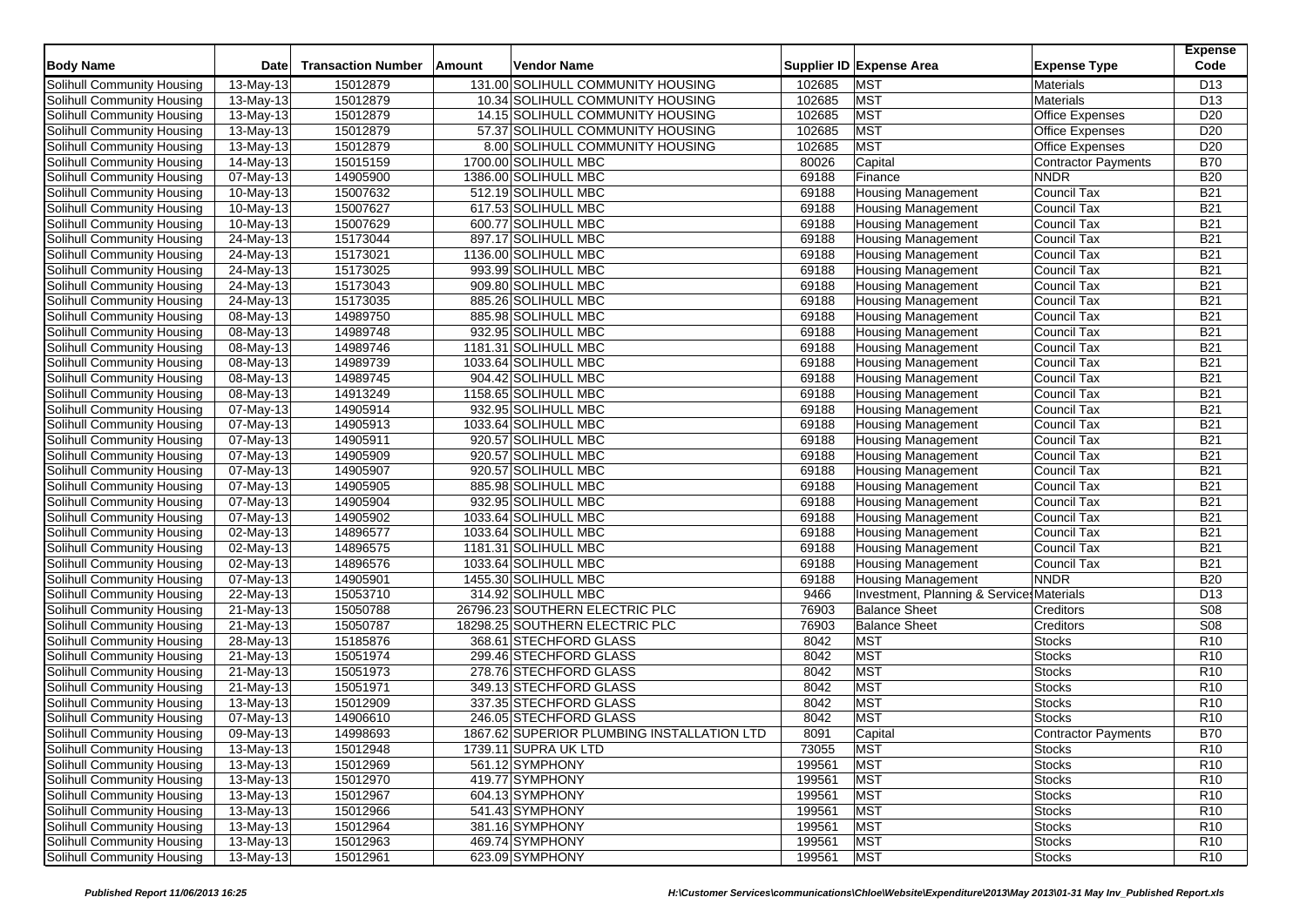| <b>Body Name</b>           | <b>Date</b>             | <b>Transaction Number</b> | Amount | <b>Vendor Name</b>                       |            | Supplier ID Expense Area                             | <b>Expense Type</b>          | <b>Expense</b><br>Code |
|----------------------------|-------------------------|---------------------------|--------|------------------------------------------|------------|------------------------------------------------------|------------------------------|------------------------|
| Solihull Community Housing | 13-May-13               | 15012960                  |        | 469.74 SYMPHONY                          | 199561     | <b>MST</b>                                           | <b>Stocks</b>                | R <sub>10</sub>        |
| Solihull Community Housing | 13-May-13               | 15012958                  |        | 493.95 SYMPHONY                          | 199561     | <b>MST</b>                                           | <b>Stocks</b>                | R <sub>10</sub>        |
| Solihull Community Housing | 13-May-13               | 15012957                  |        | 450.11 SYMPHONY                          | 199561     | <b>MST</b>                                           | <b>Stocks</b>                | R <sub>10</sub>        |
| Solihull Community Housing | 13-May-13               | 15012951                  |        | 545.60 SYMPHONY                          | 199561     | <b>MST</b>                                           | <b>Stocks</b>                | R <sub>10</sub>        |
| Solihull Community Housing | 13-May-13               | 15012949                  |        | 3716.81 SYMPHONY                         | 199561     | <b>MST</b>                                           | <b>Stocks</b>                | R <sub>10</sub>        |
| Solihull Community Housing | 13-May-13               | 15012952                  |        | 504.14 SYMPHONY                          | 199561     | <b>MST</b>                                           | <b>Stocks</b>                | R <sub>10</sub>        |
| Solihull Community Housing | $\overline{20}$ -May-13 | 15049555                  |        | 694.03 THE BECK CO LTD                   | 8207       | <b>MST</b>                                           | <b>Stocks</b>                | R <sub>10</sub>        |
| Solihull Community Housing | 20-May-13               | 15049558                  |        | 1478.83 THE BECK CO LTD                  | 8207       | <b>MST</b>                                           | <b>Stocks</b>                | R <sub>10</sub>        |
| Solihull Community Housing | 13-May-13               | 15012858                  |        | 1096.58 THE BECK CO LTD                  | 8207       | <b>MST</b>                                           | <b>Stocks</b>                | R <sub>10</sub>        |
| Solihull Community Housing | 13-May-13               | 15012859                  |        | 336.20 THE BECK CO LTD                   | 8207       | <b>MST</b>                                           | <b>Stocks</b>                | R <sub>10</sub>        |
| Solihull Community Housing | 10-May-13               | 15007667                  |        | 537.79 THE BECK CO LTD                   | 8207       | <b>MST</b>                                           | <b>Stocks</b>                | R <sub>10</sub>        |
| Solihull Community Housing | 10-May-13               | 15007651                  |        | 1249.30 THE BECK CO LTD                  | 8207       | <b>MST</b>                                           | <b>Stocks</b>                | R <sub>10</sub>        |
| Solihull Community Housing | 01-May-13               | 14891644                  |        | 698.05 THE DANWOOD GROUP LTD             | 251165     | Finance                                              | <b>ICT Consumables</b>       | D33                    |
| Solihull Community Housing | 13-May-13               | 15012815                  |        | 6320.00 THE KNIGHT PARTNERSHIP           | 213344     | Investment, Planning & Services Agency Staff         |                              | A60                    |
| Solihull Community Housing | 02-May-13               | 14896553                  |        | 6715.00 THE KNIGHT PARTNERSHIP           | 213344     | Investment, Planning & Service Agency Staff          |                              | A60                    |
| Solihull Community Housing | 22-May-13               | 15053671                  |        | 3511.09 TOTAL GAS & POWER LTD            | 687955     | <b>Balance Sheet</b>                                 | Creditors                    | S <sub>08</sub>        |
| Solihull Community Housing | 22-May-13               | 15053669                  |        | 1328.65 TOTAL GAS & POWER LTD            | 687955     | <b>Balance Sheet</b>                                 | Creditors                    | <b>S08</b>             |
| Solihull Community Housing | $\overline{1}$ 4-May-13 | 15015295                  |        | 886.20 TYNETEC LTD                       | 2050832    | Investment, Planning & Service: Other Building costs |                              | <b>B39</b>             |
| Solihull Community Housing | 24-May-13               | 15172741                  |        | 247.63 UK CARD SERVICES LTD              | 2614703    | <b>MST</b>                                           | Fuel                         | C40                    |
| Solihull Community Housing | 24-May-13               | 15172741                  |        | 1.50 UK CARD SERVICES LTD                | 2614703    | <b>MST</b>                                           | <b>Other Transport Costs</b> | C90                    |
| Solihull Community Housing | 24-May-13               | 15172883                  |        | 340.75 VENNGROUP RECRUITMENT SOLUTIONS   | 120630     | <b>Housing Management</b>                            | <b>Agency Staff</b>          | A60                    |
| Solihull Community Housing | 10-May-13               | 15007636                  |        | 551.00 VENNGROUP RECRUITMENT SOLUTIONS   | 120630     | <b>Housing Management</b>                            | <b>Agency Staff</b>          | A60                    |
| Solihull Community Housing | 03-May-13               | 14902150                  |        | 543.75 VENNGROUP RECRUITMENT SOLUTIONS   | 120630     | <b>Housing Management</b>                            | <b>Agency Staff</b>          | A60                    |
| Solihull Community Housing |                         | 15026653                  |        | 73307.40 VINSHIRE PLUMBING & HEATING LTD | 2601688    | Capital                                              | Contractor Payments          | <b>B70</b>             |
| Solihull Community Housing | 16-May-13<br>03-May-13  | 14896431                  |        | 42970.00 VINSHIRE PLUMBING & HEATING LTD | 2601688    | Capital                                              | <b>Contractor Payments</b>   | <b>B70</b>             |
| Solihull Community Housing | 03-May-13               | 14896434                  |        | 87731.00 VINSHIRE PLUMBING & HEATING LTD | 2601688    | Capital                                              | Contractor Payments          | <b>B70</b>             |
| Solihull Community Housing | 03-May-13               | 14896426                  |        | 50531.60 VINSHIRE PLUMBING & HEATING LTD | 2601688    | Capital                                              | <b>Contractor Payments</b>   | <b>B70</b>             |
| Solihull Community Housing | 10-May-13               | 15007639                  |        | 1100.00 VIRGIN MEDIA PAYMENTS LTD        | 172138     | <b>Housing Management</b>                            | <b>Utility Related Works</b> | <b>B34</b>             |
| Solihull Community Housing | 14-May-13               | 15015304                  |        | 2490.00 WALKER COTTER                    | 3562686    | Capital                                              | <b>Contractor Payments</b>   | <b>B70</b>             |
| Solihull Community Housing | $\overline{24}$ -May-13 | 15172979                  |        | 127665.01 WATES CONSTRUCTION LTD         | 272406     | Capital                                              | <b>Contractor Payments</b>   | <b>B70</b>             |
| Solihull Community Housing | 28-May-13               | 15180564                  |        | 244.04 WOODHULL ROOFING LTD              | 221070     | <b>MST</b>                                           | <b>External Structures</b>   | <b>B33</b>             |
| Solihull Community Housing | 28-May-13               | 15180562                  |        | 229.13 WOODHULL ROOFING LTD              | 221070     | <b>MST</b>                                           | <b>External Structures</b>   | <b>B33</b>             |
| Solihull Community Housing | 28-May-13               | 15180561                  |        | 253.45 WOODHULL ROOFING LTD              | 221070     | <b>MST</b>                                           | <b>External Structures</b>   | <b>B33</b>             |
| Solihull Community Housing | 24-May-13               | 15173570                  |        | 221.59 WOODHULL ROOFING LTD              | 221070     | <b>MST</b>                                           | <b>External Structures</b>   | <b>B33</b>             |
| Solihull Community Housing | 24-May-13               | 15173567                  |        | 423.48 WOODHULL ROOFING LTD              | 221070     | <b>MST</b>                                           | <b>External Structures</b>   | <b>B33</b>             |
| Solihull Community Housing | 24-May-13               | 15173565                  |        | 244.04 WOODHULL ROOFING LTD              | 221070 MST |                                                      | <b>External Structures</b>   | <b>B</b> 33            |
| Solihull Community Housing | 24-May-13               | 15173564                  |        | 229.50 WOODHULL ROOFING LTD              | 221070     | MST                                                  | <b>External Structures</b>   | <b>B33</b>             |
| Solihull Community Housing | 24-May-13               | 15173563                  |        | 353.10 WOODHULL ROOFING LTD              | 221070     | <b>MST</b>                                           | <b>External Structures</b>   | <b>B33</b>             |
| Solihull Community Housing | 24-May-13               | 15173562                  |        | 362.07 WOODHULL ROOFING LTD              | 221070     | <b>MST</b>                                           | <b>External Structures</b>   | <b>B33</b>             |
| Solihull Community Housing | 24-May-13               | 15173559                  |        | 209.50 WOODHULL ROOFING LTD              | 221070     | MST                                                  | <b>External Structures</b>   | <b>B33</b>             |
| Solihull Community Housing | 24-May-13               | 15173555                  |        | 235.35 WOODHULL ROOFING LTD              | 221070     | <b>MST</b>                                           | <b>External Structures</b>   | <b>B33</b>             |
| Solihull Community Housing | 24-May-13               | 15173553                  |        | 223.73 WOODHULL ROOFING LTD              | 221070     | <b>MST</b>                                           | <b>External Structures</b>   | <b>B33</b>             |
| Solihull Community Housing | 24-May-13               | 15173549                  |        | 301.28 WOODHULL ROOFING LTD              | 221070     | <b>MST</b>                                           | <b>External Structures</b>   | <b>B33</b>             |
| Solihull Community Housing | 17-May-13               | 15036591                  |        | 236.12 WOODHULL ROOFING LTD              | 221070 MST |                                                      | <b>External Structures</b>   | <b>B33</b>             |
| Solihull Community Housing | 17-May-13               | 15036586                  |        | 260.43 WOODHULL ROOFING LTD              | 221070     | <b>MST</b>                                           | <b>External Structures</b>   | <b>B33</b>             |
| Solihull Community Housing | 17-May-13               | 15036583                  |        | 209.50 WOODHULL ROOFING LTD              | 221070     | <b>MST</b>                                           | <b>External Structures</b>   | <b>B33</b>             |
| Solihull Community Housing | 17-May-13               | 15036581                  |        | 262.05 WOODHULL ROOFING LTD              | 221070     | MST                                                  | <b>External Structures</b>   | <b>B33</b>             |
| Solihull Community Housing | 17-May-13               | 15036579                  |        | 216.00 WOODHULL ROOFING LTD              | 221070     | MST                                                  | <b>External Structures</b>   | <b>B33</b>             |
| Solihull Community Housing | 17-May-13               | 15036577                  |        | 340.13 WOODHULL ROOFING LTD              | 221070     | <b>MST</b>                                           | <b>External Structures</b>   | <b>B33</b>             |
| Solihull Community Housing | 17-May-13               | 15036576                  |        | 282.44 WOODHULL ROOFING LTD              | 221070     | MST                                                  | <b>External Structures</b>   | <b>B33</b>             |
| Solihull Community Housing | $\overline{17}$ -May-13 | 15036575                  |        | 401.53 WOODHULL ROOFING LTD              | 221070     | <b>MST</b>                                           | <b>External Structures</b>   | <b>B33</b>             |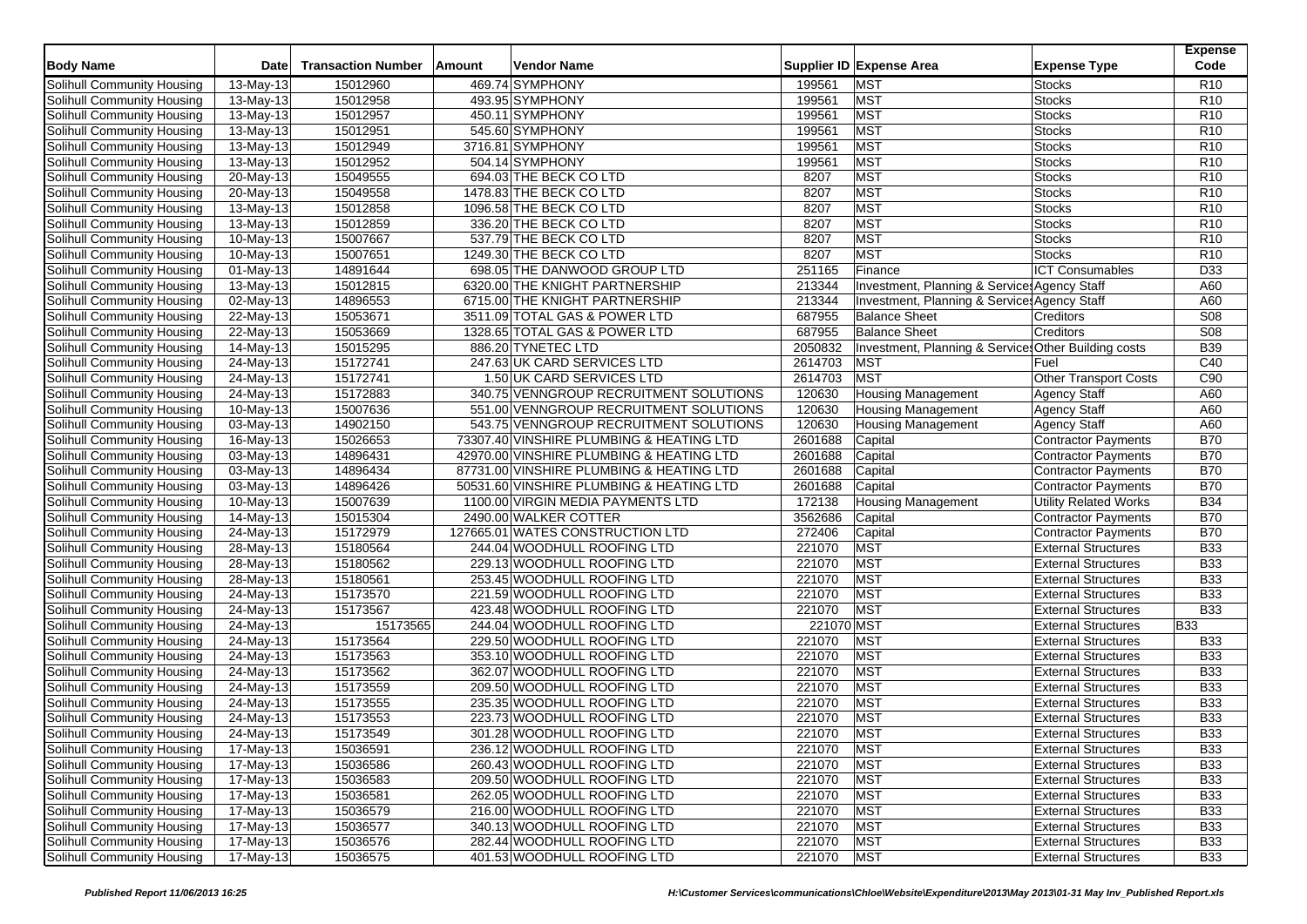| <b>Transaction Number</b><br><b>Body Name</b><br>Amount<br>Vendor Name<br>Supplier ID Expense Area<br><b>Expense Type</b><br>229.50 WOODHULL ROOFING LTD<br><b>MST</b><br>Solihull Community Housing<br>17-May-13<br>15036573<br>221070<br><b>External Structures</b><br><b>MST</b><br>15036572<br>276.43 WOODHULL ROOFING LTD<br>221070<br>Solihull Community Housing<br><b>External Structures</b><br>17-May-13<br><b>MST</b><br>15015563<br>221070<br>588.66 WOODHULL ROOFING LTD<br><b>External Structures</b><br>Solihull Community Housing<br>14-May-13<br>MST<br>635.79 WOODHULL ROOFING LTD<br>221070<br>Solihull Community Housing<br>14998652<br><b>External Structures</b><br>09-May-13<br><b>MST</b><br>14998651<br>272.24 WOODHULL ROOFING LTD<br>221070<br>Solihull Community Housing<br><b>External Structures</b><br>09-May-13 | Code<br><b>B33</b><br><b>B33</b><br><b>B33</b><br><b>B33</b><br><b>B33</b><br><b>B33</b><br><b>B33</b><br><b>B33</b><br><b>B33</b><br><b>B33</b> |
|------------------------------------------------------------------------------------------------------------------------------------------------------------------------------------------------------------------------------------------------------------------------------------------------------------------------------------------------------------------------------------------------------------------------------------------------------------------------------------------------------------------------------------------------------------------------------------------------------------------------------------------------------------------------------------------------------------------------------------------------------------------------------------------------------------------------------------------------|--------------------------------------------------------------------------------------------------------------------------------------------------|
|                                                                                                                                                                                                                                                                                                                                                                                                                                                                                                                                                                                                                                                                                                                                                                                                                                                |                                                                                                                                                  |
|                                                                                                                                                                                                                                                                                                                                                                                                                                                                                                                                                                                                                                                                                                                                                                                                                                                |                                                                                                                                                  |
|                                                                                                                                                                                                                                                                                                                                                                                                                                                                                                                                                                                                                                                                                                                                                                                                                                                |                                                                                                                                                  |
|                                                                                                                                                                                                                                                                                                                                                                                                                                                                                                                                                                                                                                                                                                                                                                                                                                                |                                                                                                                                                  |
|                                                                                                                                                                                                                                                                                                                                                                                                                                                                                                                                                                                                                                                                                                                                                                                                                                                |                                                                                                                                                  |
| MST<br>14998653<br>221070<br><b>External Structures</b><br>Solihull Community Housing<br>1577.04 WOODHULL ROOFING LTD<br>09-May-13                                                                                                                                                                                                                                                                                                                                                                                                                                                                                                                                                                                                                                                                                                             |                                                                                                                                                  |
| MST<br>500.82 WOODHULL ROOFING LTD<br>221070<br>Solihull Community Housing<br>14892548<br><b>External Structures</b><br>01-May-13                                                                                                                                                                                                                                                                                                                                                                                                                                                                                                                                                                                                                                                                                                              |                                                                                                                                                  |
| <b>MST</b><br>551.42 WOODHULL ROOFING LTD<br>221070<br>15180559<br><b>External Structures</b><br>Solihull Community Housing<br>28-May-13                                                                                                                                                                                                                                                                                                                                                                                                                                                                                                                                                                                                                                                                                                       |                                                                                                                                                  |
| <b>MST</b><br>15180557<br>221070<br>Solihull Community Housing<br>314.25 WOODHULL ROOFING LTD<br><b>External Structures</b><br>28-May-13                                                                                                                                                                                                                                                                                                                                                                                                                                                                                                                                                                                                                                                                                                       |                                                                                                                                                  |
| MST<br>279.84 WOODHULL ROOFING LTD<br>221070<br>Solihull Community Housing<br>15173560<br><b>External Structures</b><br>24-May-13                                                                                                                                                                                                                                                                                                                                                                                                                                                                                                                                                                                                                                                                                                              |                                                                                                                                                  |
| <b>MST</b><br>15036590<br>486.55 WOODHULL ROOFING LTD<br>221070<br>Solihull Community Housing<br><b>External Structures</b><br>17-May-13                                                                                                                                                                                                                                                                                                                                                                                                                                                                                                                                                                                                                                                                                                       | <b>B33</b>                                                                                                                                       |
| MST<br>15036589<br>453.07 WOODHULL ROOFING LTD<br>221070<br>Solihull Community Housing<br>$\overline{17}$ -May-13<br><b>External Structures</b>                                                                                                                                                                                                                                                                                                                                                                                                                                                                                                                                                                                                                                                                                                | <b>B33</b>                                                                                                                                       |
| 15036584<br>632.70 WOODHULL ROOFING LTD<br>221070<br><b>MST</b><br>Solihull Community Housing<br>17-May-13<br><b>External Structures</b>                                                                                                                                                                                                                                                                                                                                                                                                                                                                                                                                                                                                                                                                                                       | <b>B33</b>                                                                                                                                       |
| MST<br>15036566<br>1167.12 WOODHULL ROOFING LTD<br>221070<br>Solihull Community Housing<br><b>External Structures</b><br>17-May-13                                                                                                                                                                                                                                                                                                                                                                                                                                                                                                                                                                                                                                                                                                             | <b>B33</b>                                                                                                                                       |
| <b>MST</b><br>15015562<br>833.92 WOODHULL ROOFING LTD<br>221070<br>Solihull Community Housing<br><b>External Structures</b><br>14-May-13                                                                                                                                                                                                                                                                                                                                                                                                                                                                                                                                                                                                                                                                                                       | <b>B33</b>                                                                                                                                       |
| <b>MST</b><br>14892550<br>218.00 WOODHULL ROOFING LTD<br>221070<br><b>External Structures</b><br>Solihull Community Housing<br>01-May-13                                                                                                                                                                                                                                                                                                                                                                                                                                                                                                                                                                                                                                                                                                       | <b>B33</b>                                                                                                                                       |
| 2185688<br><b>MST</b><br>15172986<br>375.25 WORKMATES BUILDING TRADES LTD<br>Solihull Community Housing<br><b>Agency Staff</b><br>24-May-13                                                                                                                                                                                                                                                                                                                                                                                                                                                                                                                                                                                                                                                                                                    | A60                                                                                                                                              |
| 375.25 WORKMATES BUILDING TRADES LTD<br>2185688<br><b>MST</b><br>Solihull Community Housing<br>15172986<br><b>Agency Staff</b><br>24-May-13                                                                                                                                                                                                                                                                                                                                                                                                                                                                                                                                                                                                                                                                                                    | A60                                                                                                                                              |
| 2185688<br><b>MST</b><br>15050709<br>300.01 WORKMATES BUILDING TRADES LTD<br>Solihull Community Housing<br>21-May-13<br><b>Agency Staff</b>                                                                                                                                                                                                                                                                                                                                                                                                                                                                                                                                                                                                                                                                                                    | A60                                                                                                                                              |
| <b>MST</b><br>15050709<br>2185688<br>301.63 WORKMATES BUILDING TRADES LTD<br><b>Agency Staff</b><br>Solihull Community Housing<br>21-May-13                                                                                                                                                                                                                                                                                                                                                                                                                                                                                                                                                                                                                                                                                                    | A60                                                                                                                                              |
| 2185688<br><b>MST</b><br>15017667<br>Solihull Community Housing<br>372.88 WORKMATES BUILDING TRADES LTD<br><b>Agency Staff</b><br>15-May-13                                                                                                                                                                                                                                                                                                                                                                                                                                                                                                                                                                                                                                                                                                    | A60                                                                                                                                              |
| 15017667<br>2185688<br><b>MST</b><br>Solihull Community Housing<br>375.25 WORKMATES BUILDING TRADES LTD<br><b>Agency Staff</b><br>15-May-13                                                                                                                                                                                                                                                                                                                                                                                                                                                                                                                                                                                                                                                                                                    | A60                                                                                                                                              |
| <b>MST</b><br>15007642<br>375.25 WORKMATES BUILDING TRADES LTD<br>2185688<br>Solihull Community Housing<br><b>Agency Staff</b><br>10-May-13                                                                                                                                                                                                                                                                                                                                                                                                                                                                                                                                                                                                                                                                                                    | A60                                                                                                                                              |
| 2185688<br>MST<br>15007642<br>375.25 WORKMATES BUILDING TRADES LTD<br>Solihull Community Housing<br>10-May-13<br><b>Agency Staff</b>                                                                                                                                                                                                                                                                                                                                                                                                                                                                                                                                                                                                                                                                                                           | A60                                                                                                                                              |
| 14891671<br>375.25 WORKMATES BUILDING TRADES LTD<br>2185688<br><b>MST</b><br>Solihull Community Housing<br><b>Agency Staff</b><br>01-May-13                                                                                                                                                                                                                                                                                                                                                                                                                                                                                                                                                                                                                                                                                                    | A60                                                                                                                                              |
| <b>MST</b><br>14891671<br>2185688<br>Solihull Community Housing<br>375.25 WORKMATES BUILDING TRADES LTD<br><b>Agency Staff</b><br>01-May-13                                                                                                                                                                                                                                                                                                                                                                                                                                                                                                                                                                                                                                                                                                    | A60                                                                                                                                              |
| 2185688<br>15172983<br><b>MST</b><br>Solihull Community Housing<br>24-May-13<br>457.25 WORKMATES BUILDING TRADES LTD<br><b>Agency Staff</b>                                                                                                                                                                                                                                                                                                                                                                                                                                                                                                                                                                                                                                                                                                    | A60                                                                                                                                              |
| 15172983<br>472.75 WORKMATES BUILDING TRADES LTD<br>2185688<br><b>MST</b><br>Solihull Community Housing<br><b>Agency Staff</b><br>24-May-13                                                                                                                                                                                                                                                                                                                                                                                                                                                                                                                                                                                                                                                                                                    | A60                                                                                                                                              |
| <b>MST</b><br>15172983<br>2185688<br>538.31 WORKMATES BUILDING TRADES LTD<br><b>Agency Staff</b><br>Solihull Community Housing<br>24-May-13                                                                                                                                                                                                                                                                                                                                                                                                                                                                                                                                                                                                                                                                                                    | A60                                                                                                                                              |
| 2185688<br>MST<br>15050715<br>470.53 WORKMATES BUILDING TRADES LTD<br>Solihull Community Housing<br>21-May-13<br><b>Agency Staff</b>                                                                                                                                                                                                                                                                                                                                                                                                                                                                                                                                                                                                                                                                                                           | A60                                                                                                                                              |
| 2185688<br><b>MST</b><br>15050715<br>228.63 WORKMATES BUILDING TRADES LTD<br>Solihull Community Housing<br>21-May-13<br><b>Agency Staff</b>                                                                                                                                                                                                                                                                                                                                                                                                                                                                                                                                                                                                                                                                                                    | A60                                                                                                                                              |
| MST<br>15050715<br>2185688<br>457.25 WORKMATES BUILDING TRADES LTD<br><b>Agency Staff</b><br>Solihull Community Housing<br>21-May-13                                                                                                                                                                                                                                                                                                                                                                                                                                                                                                                                                                                                                                                                                                           | A60                                                                                                                                              |
| 2185688<br><b>MST</b><br>15017668<br>573.50 WORKMATES BUILDING TRADES LTD<br>Solihull Community Housing<br>15-May-13<br><b>Agency Staff</b>                                                                                                                                                                                                                                                                                                                                                                                                                                                                                                                                                                                                                                                                                                    | A60                                                                                                                                              |
| <b>MST</b><br>2185688<br>Solihull Community Housing<br>15017668<br>590.15 WORKMATES BUILDING TRADES LTD<br><b>Agency Staff</b><br>15-May-13                                                                                                                                                                                                                                                                                                                                                                                                                                                                                                                                                                                                                                                                                                    | A60                                                                                                                                              |
| MST<br>15017668<br>573.50 WORKMATES BUILDING TRADES LTD<br>2185688<br>Solihull Community Housing<br><b>Agency Staff</b><br>15-May-13                                                                                                                                                                                                                                                                                                                                                                                                                                                                                                                                                                                                                                                                                                           | A60                                                                                                                                              |
| 2185688<br>15007647<br><b>MST</b><br>10-May-13<br>426.25 WORKMATES BUILDING TRADES LTD<br><b>Agency Staff</b><br>Solihull Community Housing                                                                                                                                                                                                                                                                                                                                                                                                                                                                                                                                                                                                                                                                                                    | A60                                                                                                                                              |
| <b>MST</b><br>15007644<br>590.15 WORKMATES BUILDING TRADES LTD<br>2185688<br>Solihull Community Housing<br><b>Agency Staff</b><br>10-May-13                                                                                                                                                                                                                                                                                                                                                                                                                                                                                                                                                                                                                                                                                                    | A60                                                                                                                                              |
| MST<br>15007644<br>2185688<br>Solihull Community Housing<br>573.50 WORKMATES BUILDING TRADES LTD<br><b>Agency Staff</b><br>10-May-13                                                                                                                                                                                                                                                                                                                                                                                                                                                                                                                                                                                                                                                                                                           | A60                                                                                                                                              |
| 2185688<br>15007644<br>590.15 WORKMATES BUILDING TRADES LTD<br><b>MST</b><br>Solihull Community Housing<br>10-May-13<br><b>Agency Staff</b>                                                                                                                                                                                                                                                                                                                                                                                                                                                                                                                                                                                                                                                                                                    | A60                                                                                                                                              |
| <b>MST</b><br>2185688<br>Solihull Community Housing<br>14891670<br>530.88 WORKMATES BUILDING TRADES LTD<br><b>Agency Staff</b><br>01-May-13                                                                                                                                                                                                                                                                                                                                                                                                                                                                                                                                                                                                                                                                                                    | A60                                                                                                                                              |
| 14891670<br>2185688<br><b>MST</b><br>590.15 WORKMATES BUILDING TRADES LTD<br><b>Agency Staff</b><br>Solihull Community Housing<br>01-May-13                                                                                                                                                                                                                                                                                                                                                                                                                                                                                                                                                                                                                                                                                                    | A60                                                                                                                                              |
| 2185688<br><b>MST</b><br>14891670<br>573.50 WORKMATES BUILDING TRADES LTD<br>Solihull Community Housing<br>$\overline{01}$ -May-13<br><b>Agency Staff</b>                                                                                                                                                                                                                                                                                                                                                                                                                                                                                                                                                                                                                                                                                      | A60                                                                                                                                              |
| MST<br>2185688<br>Solihull Community Housing<br>14891670<br>590.15 WORKMATES BUILDING TRADES LTD<br>01-May-13<br><b>Agency Staff</b>                                                                                                                                                                                                                                                                                                                                                                                                                                                                                                                                                                                                                                                                                                           | A60                                                                                                                                              |
| Solihull Community Housing<br>21-May-13<br>15050715<br>480.50 WORKMATES BUILDING TRADES LTD<br>2185688 MST<br><b>Agency Staff</b>                                                                                                                                                                                                                                                                                                                                                                                                                                                                                                                                                                                                                                                                                                              | A60                                                                                                                                              |
| Solihull Community Housing<br>21-May-13<br>15050712<br>478.50 WORKMATES BUILDING TRADES LTD<br>2185688<br><b>MST</b><br><b>Agency Staff</b>                                                                                                                                                                                                                                                                                                                                                                                                                                                                                                                                                                                                                                                                                                    | A60                                                                                                                                              |
| Solihull Community Housing<br><b>MST</b><br>14-May-13<br>15015837<br>600.63 WORKMATES BUILDING TRADES LTD<br>2185688<br><b>Agency Staff</b>                                                                                                                                                                                                                                                                                                                                                                                                                                                                                                                                                                                                                                                                                                    | A60                                                                                                                                              |
| 15015837<br><b>MST</b><br>Solihull Community Housing<br>14-May-13<br>745.66 WORKMATES BUILDING TRADES LTD<br>2185688<br><b>Agency Staff</b>                                                                                                                                                                                                                                                                                                                                                                                                                                                                                                                                                                                                                                                                                                    | A60                                                                                                                                              |
| <b>MST</b><br>Solihull Community Housing<br>10-May-13<br>15007648<br>2185688<br>669.90 WORKMATES BUILDING TRADES LTD<br><b>Agency Staff</b>                                                                                                                                                                                                                                                                                                                                                                                                                                                                                                                                                                                                                                                                                                    | A60                                                                                                                                              |
| Solihull Community Housing<br><b>MST</b><br>10-May-13<br>15007647<br>720.75 WORKMATES BUILDING TRADES LTD<br>2185688<br><b>Agency Staff</b>                                                                                                                                                                                                                                                                                                                                                                                                                                                                                                                                                                                                                                                                                                    | A60                                                                                                                                              |
| <b>Solihull Community Housing</b><br>15007644<br>590.15 WORKMATES BUILDING TRADES LTD<br>2185688<br><b>MST</b><br><b>Agency Staff</b><br>10-May-13                                                                                                                                                                                                                                                                                                                                                                                                                                                                                                                                                                                                                                                                                             | A60                                                                                                                                              |
| Solihull Community Housing<br>02-May-13<br>14896558<br>600.63 WORKMATES BUILDING TRADES LTD<br>2185688<br><b>MST</b><br><b>Agency Staff</b>                                                                                                                                                                                                                                                                                                                                                                                                                                                                                                                                                                                                                                                                                                    | A60                                                                                                                                              |